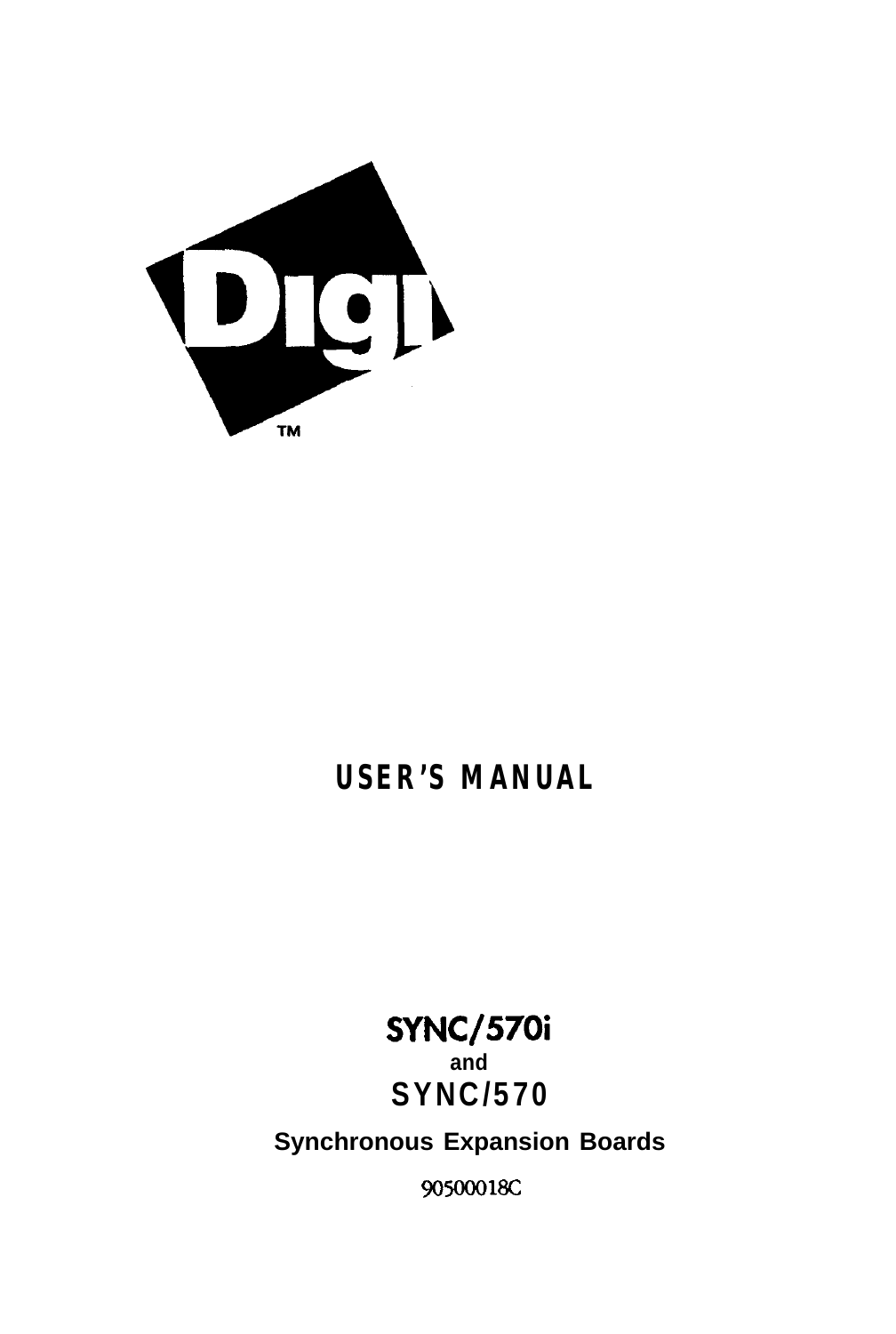**Digi** International is a registered trademark of Digi International Inc. The Digi logo is a trademark of Digi International Inc. All other brand and product names are **the trademarks of their respective holders.**

**C** Digi International Inc. 1996 All Rights Reserved

**Information in this document is subject to change without notice and does not represent a commitment on the part of Digi International.**

**Digi provides this document =as is", without warranty of any kind, either expressed or implied, including, but not limited to, the implied wananties of fitness or merchantability for a particular purpose. Digi may make improvements and/or changes in this manual or in the product(s) and/or the program(s) described in this manualatanytime.**

This product could include technical inaccuracies or typographical errors. Changes **are pericxiically made to the information herein, these changes may be incorporated in new editions of the publication.**

**A Note Concerning Radio and Telephone Network Interference**

#### FCC Information for the ISA SYNC/570, the MicroChannel SYNC/570, and **the Miaochannel SYNC/57Oi**

**This equipment generates, uses, and can radiate radio frequency energy, and if not installed and used in accordance with the instruction manual, may cause interference to radio communications.**

**The ISA SYIW570, the MicroChannel SYIW570, and the MicroChannel SYNC/57Oi have been tested and found to comply with the limits for a Class A computing device** pursuant to Subpart J of Part 15 of FCC Rules, which are designed to provide reason**able protection against such interference when operated in a commercial environment. Operation of this equipment in a residential area is likely to cause interference; in which case, the user at his own expense will be required to take whatever measures may be required to correct the interference.**

#### SHIELDED **CABLE** MUST BE USED TO **REMAIN IN COMPLIANCE WITH FCC CLASSA.**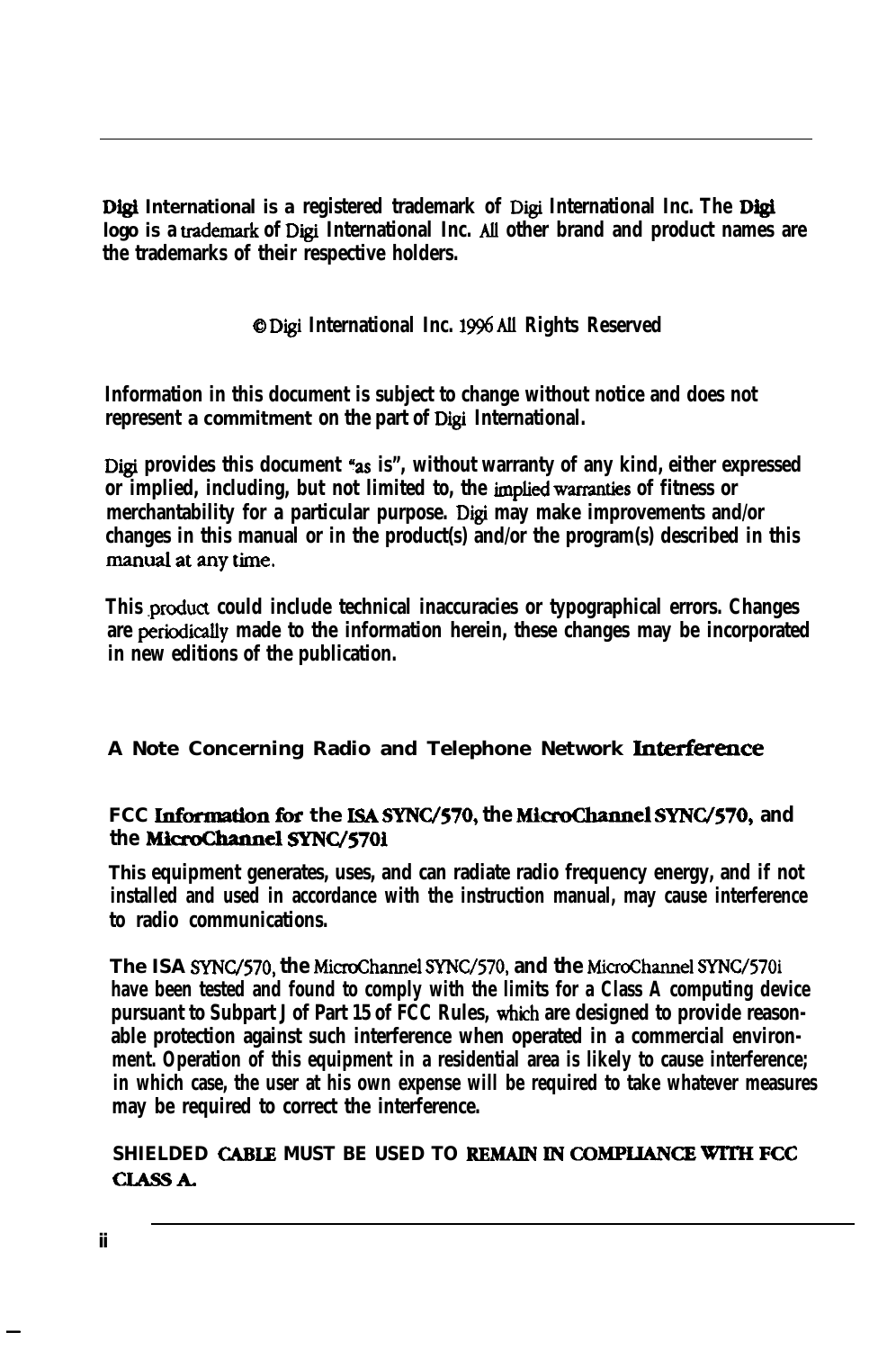FCC Information for the ISA **SYNC/5701** 

**The ISA SYNC/57Oi has been tested and found to comply with the limits for a Qass B computing device pursuant to Subpart J of Part 15 of FCC rules.**

**Warning: Changes or modifications to this unit not expressly approved by the party responsible for comphance could void the user's authority to operate the equipment.**

**This device complies with part 15 of the FCC Rules. Operation is subject to the foIIowing two conditions: (1) This device may not cause harmfuI Interference, and (2) this device must accept any interference received, including interference that may cause undesired operation.**

However, there is no guarantee that radio interference will not occur in a particular **installation. If this equipment does cause harmfuI Interference to radio or television reception, which can be determined by turning the equipment off and on, the user is encouraged to try to correct the interference by one or more of the following measures:**

**Reorient or relocate the receiving antenna.**

L

**Increase the separation between the equipment and receiver.**

**Connect the equipment into an outlet on a circuit different from that to which the receiver is connected.**

**Consult the dealer or an experienced radio/TV technician for help.**

**SHIELDED CABLES MUST BE USED TO REMAIN IN COMPLIANCE WITH PART 15 OF THE FCC RULES.**

**This booklet is available from the U.S. Government Printing Office, Washington, DC 20402, Stock No. 004-OOO-OO34S-4.**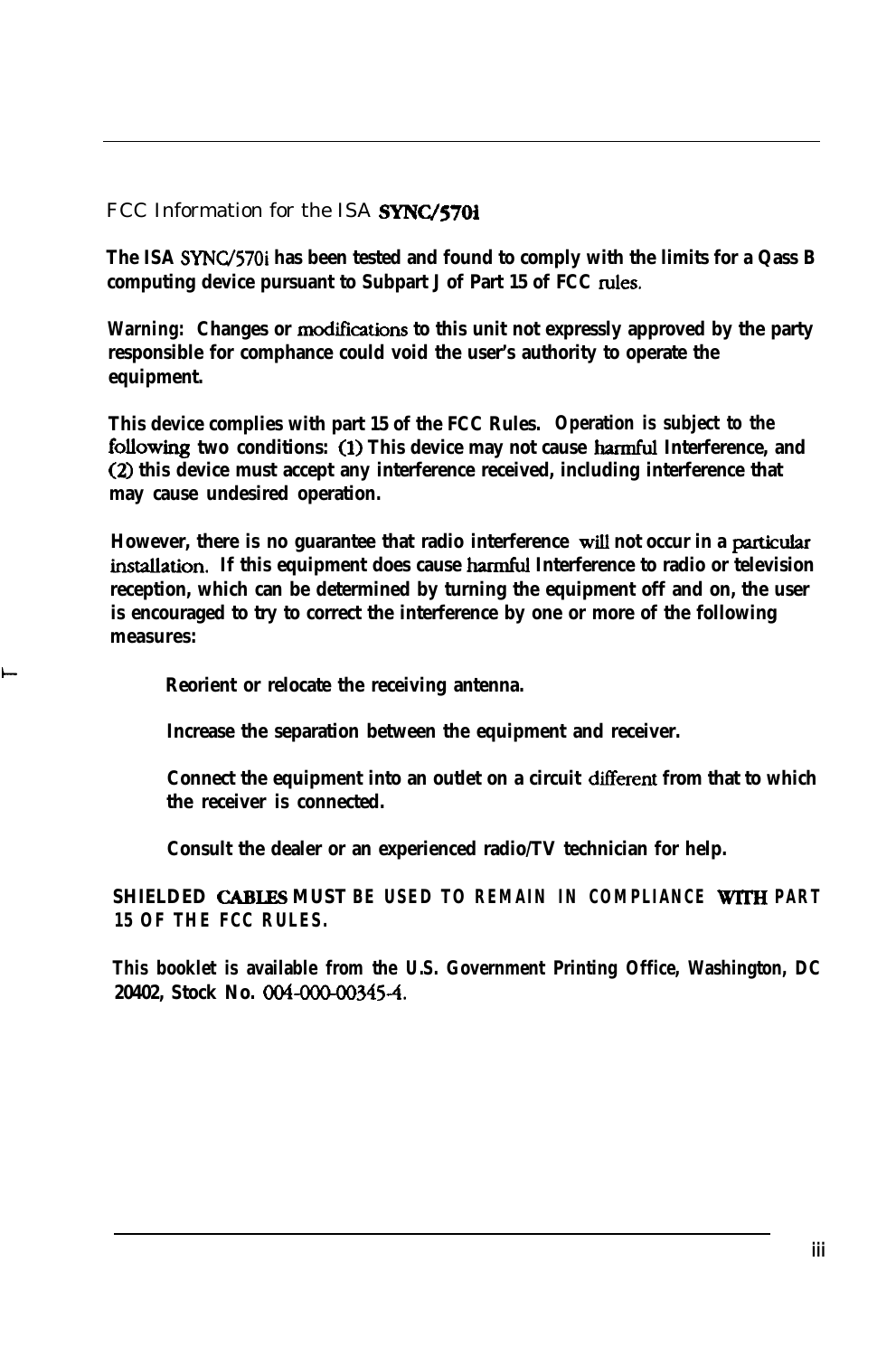# **TABLE OF CONTENTS**

| 1. |                                                         |
|----|---------------------------------------------------------|
| 2. |                                                         |
| 3. |                                                         |
| 4. |                                                         |
| 5. |                                                         |
| 6. | Configuring the Micro Channel SYNC/570 and SYNC/570i 15 |
| 7. |                                                         |
| 8. |                                                         |
| 9. |                                                         |
|    | Appendix A<br>Appendix B<br>Appendix C<br>Appendix D    |
|    | Appendix E                                              |

 $\leftarrow$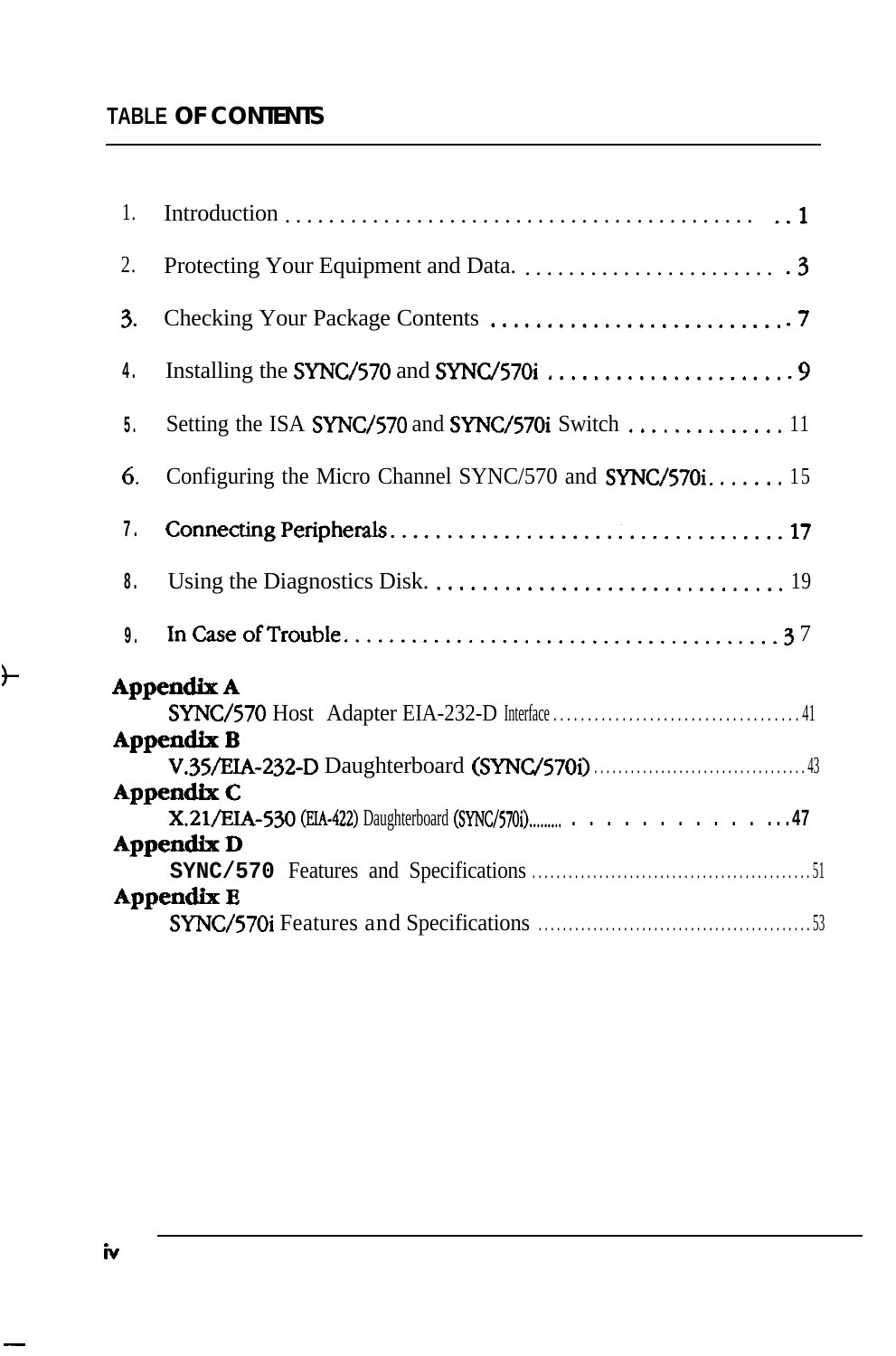$\vdash$ 

| 1.  | SYNC/570 DB-15 female connector and                                      |
|-----|--------------------------------------------------------------------------|
| 2.  | Cable DE25 male connector and connector pin assignments4 2               |
| 3.  | SYNC/570 DB-15 male loopback connector wiring diagram42                  |
| 4.  |                                                                          |
| 5.  |                                                                          |
| 6.  |                                                                          |
| 7.  |                                                                          |
| 8.  | V.35 and EIA-232-D DE25 male connector pin assignments 45                |
| 9.  | Converter cable V.35 male connector <b>pinout</b> and pin assignments 46 |
| 10. |                                                                          |
| 11. |                                                                          |
| 12. |                                                                          |
| 13. |                                                                          |
| 14. | X21 DB-15 female loopback connector wiring diagram 48                    |
| 15. |                                                                          |
| 16. | <b>EIA-530/EIA-422</b> DB-25 male connector pin assignments $\cdots$     |
| 17. | EIA-530/EIA-422 DB-25 female loopback connector wiring diagram. 50       |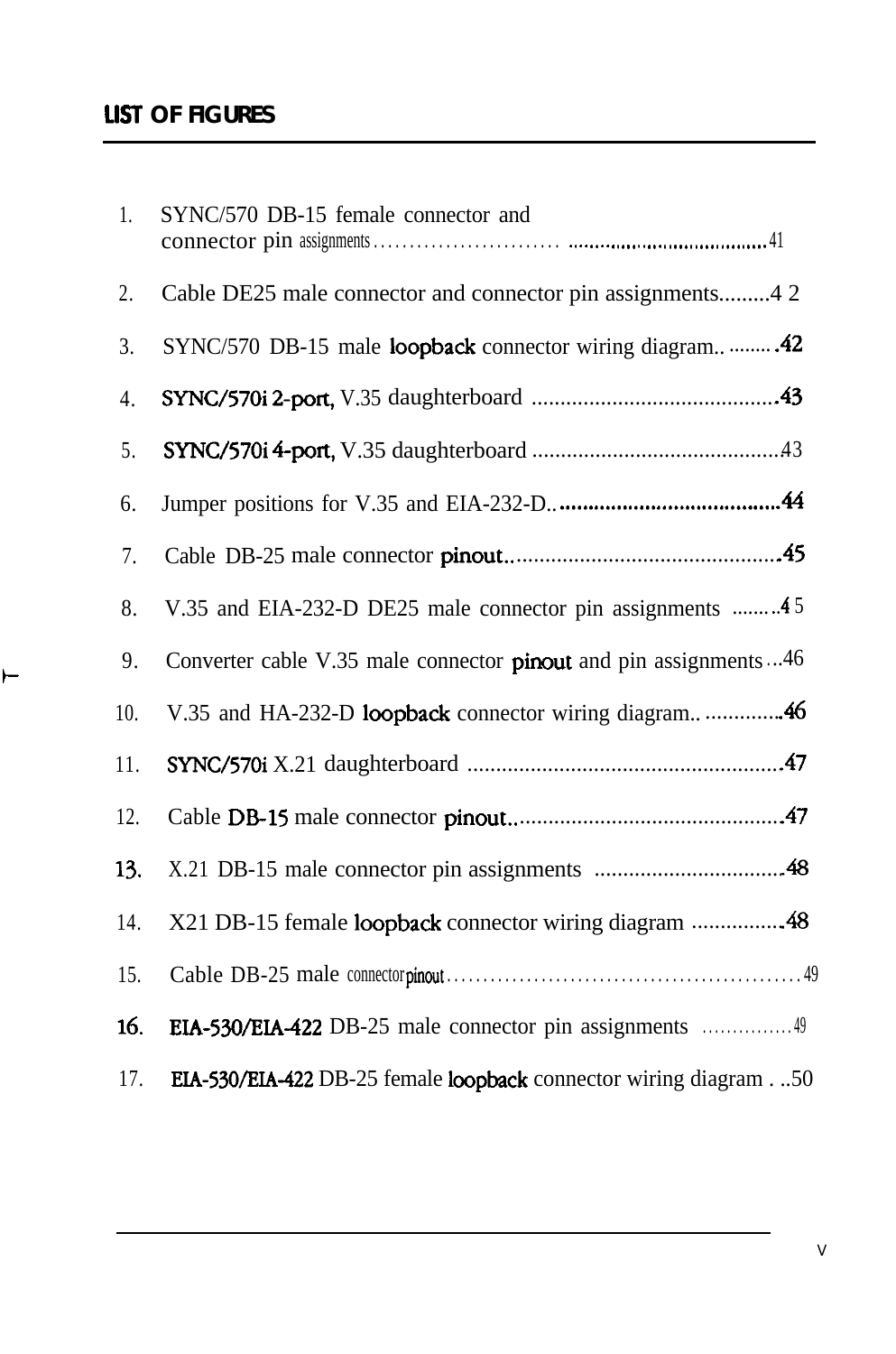vi

⊢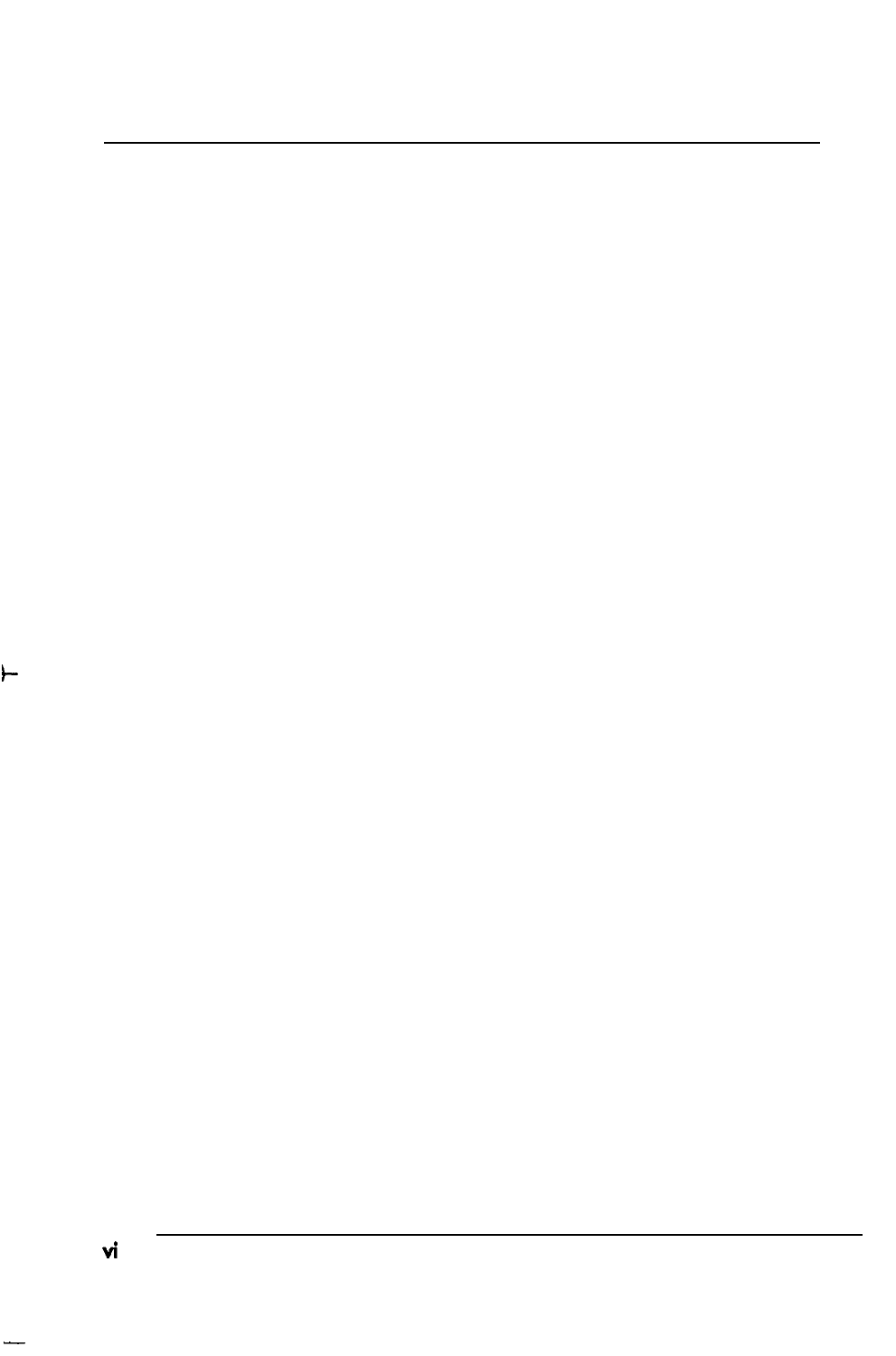# Introduction

The Digi SYNC/570 and the SYNC/570i are high-performance expansion boards for ISA or Micro Channel computers. The SYNC/570 adds two synchronous/asynchronous serial ports while the SYNC/570i adds two or four synchronous/ asynchronous ports. They are designed for applications requiring cost-effective communications. Each board and connector package is supplied with all the hardware and software needed for a complete board installation.

The Hitachi HD64570 Serial Communications Adapter (SCA) provides a highly-integrated advanced communications subsystem for the SYNC/570 and the SYNC/570i. It further maximizes synchronous communications performance by using protocol-specific features to minimize driver overhead.

The **onboard** memory of both the SYNC/570 and the SYNC/570 is directly addressable by both the system and the SCA's DMA. Program-initiated DMA transfers operate at DMA/memory speed independently of other system activity. This architecture provides low system overhead and high performance.

The optional OEM software lock ensures that OEM software will operate only with OEM-supplied boards.

**SYNC/570i** (and SYNC/570 optionally) includes **SurgeBlock<sup>TM</sup>**, which is designed to protect the board and the computer in which it is installed against damage from data line surges.

#### SYNC/S70

Multiple SYNC/570 boards may share a common memory window. Micro Channel boards may also share a common interrupt request line.

The two ports of the SYNC/570 each have a high density DB-15 connector to connect any device with an EIA-232-D interface to your computer. The board operates at line speeds from 4800 baud to over 115K.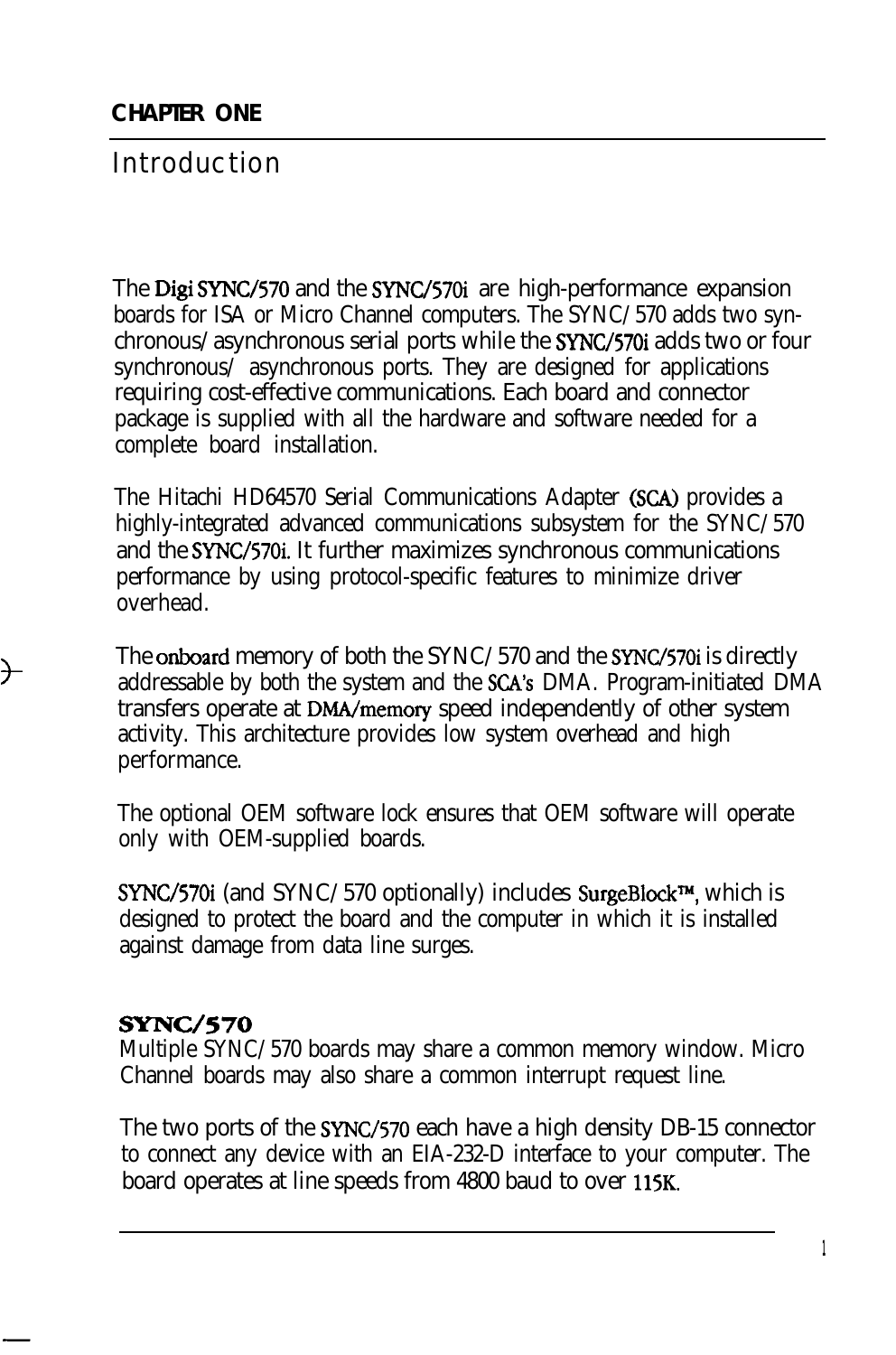A complete list of SYNC/570 features and specifications is located in the appendices.

#### **SYNC/570i**

 $\vdash$ 

The **SYNC/570i** communicates at **T1/E1** line speeds up to 5 Mbps. Each HI64570 chip supports two synchronous/asynchronous ports and four channels of DMA as well as interrupt and timer logic.

Digi SYNC/57Oi is available with several interface options. Interface specific information (interface setting instructions, cables, connector information) can be found in the interface appendices.

Multiple SYNC/57Oi boards may share a common memory window. Micro Channel boards may also share a common interrupt request line.

A complete list of SYNC/57Oi features and specifications is located in the appendices.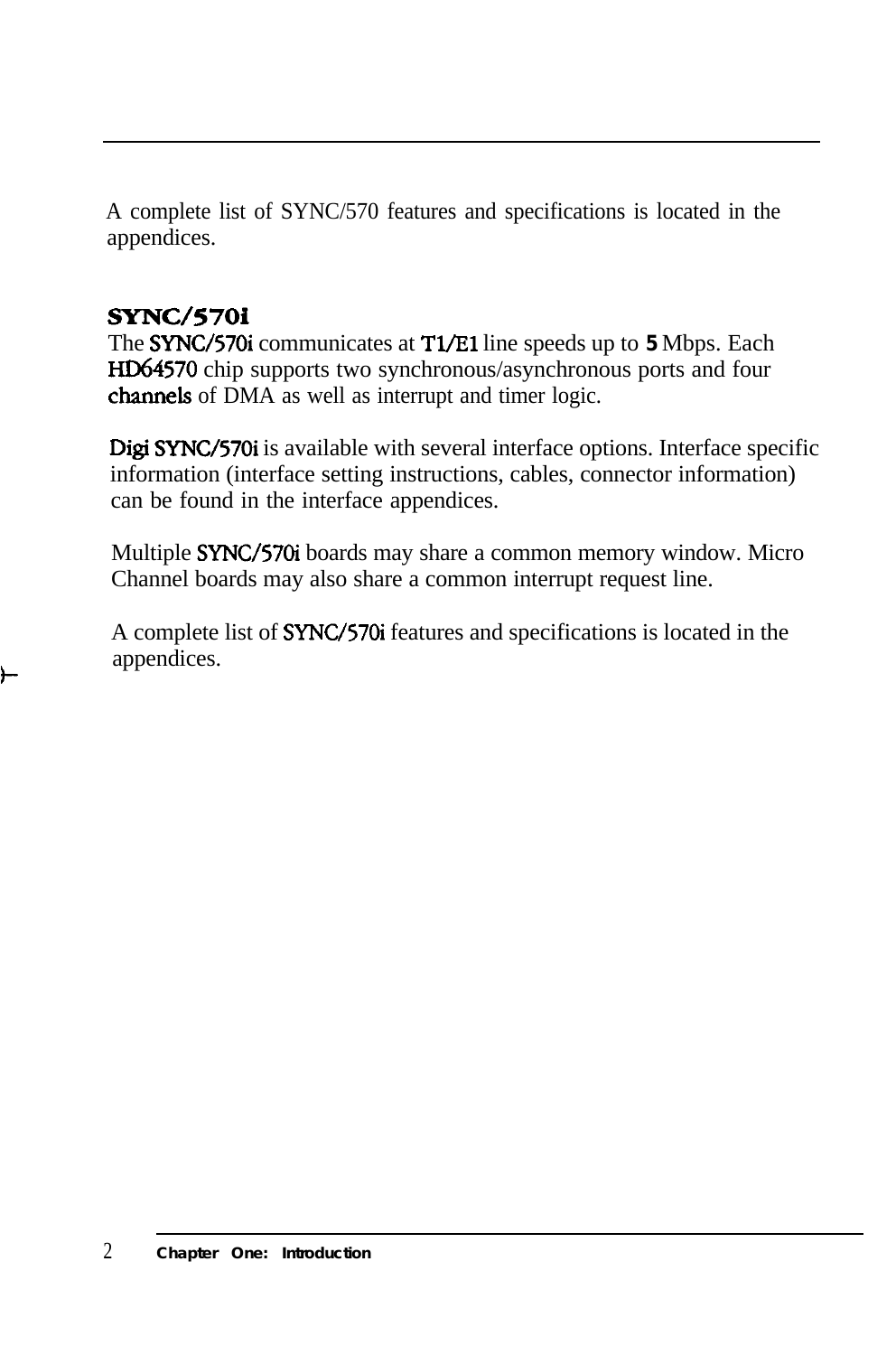# Protecting Your Equipment and Data

#### **Electrical Surge and Power Protection**

Lightning, electrical surges, and power fluctuations can damage your equipment and/or data through the power lines and/or the serial data lines. When electrical storms occur, the most effective method of protecting your computer system is to unplug your computer and peripherals, and disconnect all data and telephone lines.

To protect against lightning, electrical surges, and power fluctuations, Digi recommends uninterruptible power supplies CUPS), power line filters, and surge protectors for every installation.

A UPS can provide protection from electrical surges and fluctuations in the power supplied to the computer. However, it does little good to protect the main console if you have no protection on the other devices attached to the system. Power line filters protect against electrical surges and transient spikes. Some filters even have a shutdown feature that drops power to the device if voltage drops below a preset level. This prevents the spikes and surges caused by the typical "off and on" electrical problems that occur during a thunderstorm. AC line filters should be used with all electrical devices connected to a computer system, no matter how small or simple.

The interface cables themselves present another potential danger. Nearby lightning strikes can induce high-voltage surges into the cables. Machinery, especially commercial machines with electric motors, often generates electrical noise that can be picked up by cables and cause data errors or equipment damage. Digi includes SurgeBlock on every SYNC/570i and optionally on the SYNC/570. SurgeBlock clips fast-rising peak voltages to help protect against spikes over twenty-five volts caused by lightning, static, or induced voltage. For maximum protection we recommend surge suppressors on the peripheral end of all serial cables.

Cables running long distances and/or through electrically noisy areas are subject to noise pickup that can cause data errors or equipment damage. Destructive power surges can also enter through modems via telephone connections. Filters made specifically for this purpose should be included on all telephone line connections.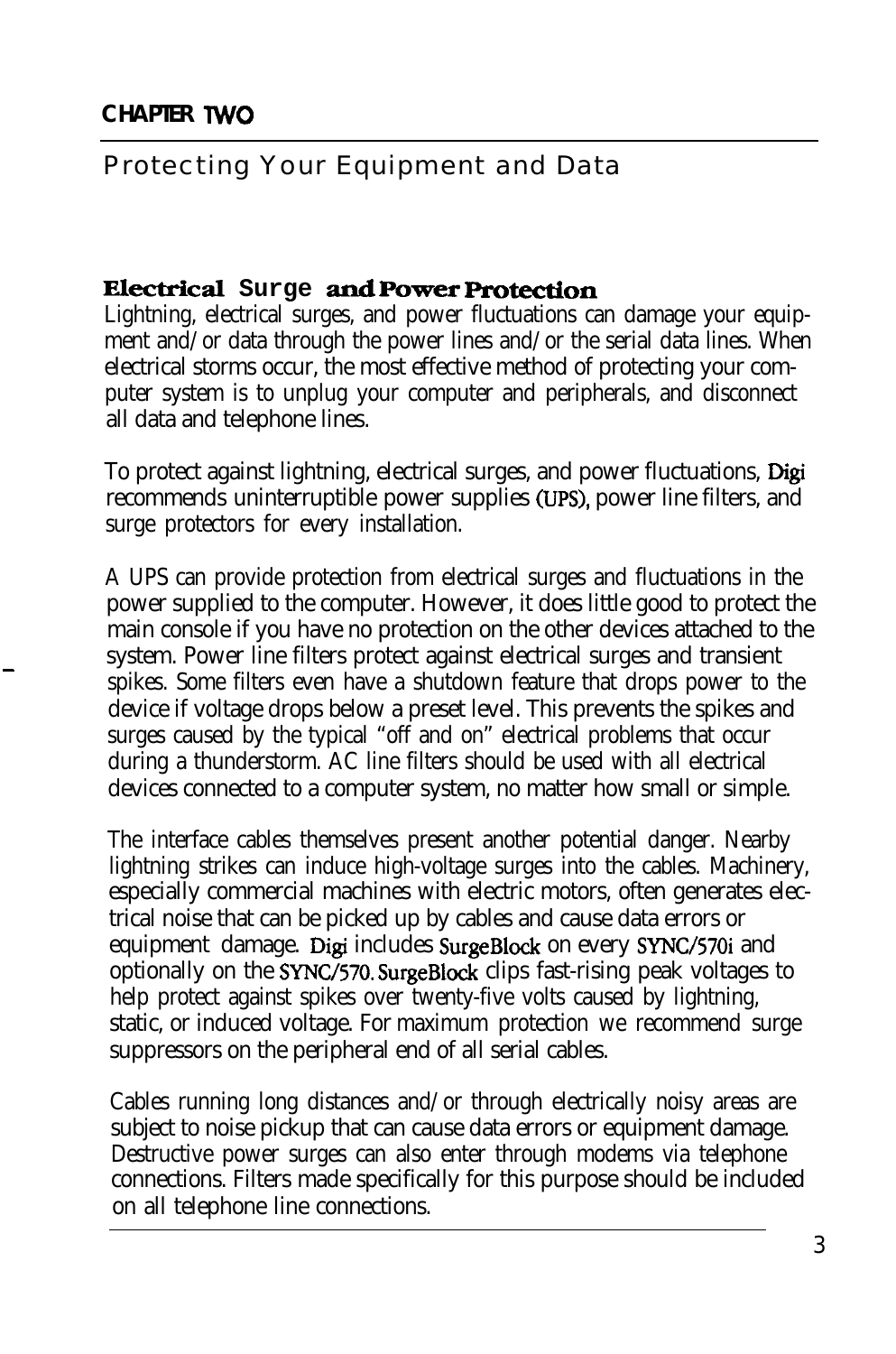Using a receptacle for only the computer and terminal also protects against data errors or equipment damage. Sharing the receptacle with noiseproducing devices such as fax machines, printers, calculators, and heaters may allow noise pickup.

### **Grounding Techniques**

Many terminals and computers are dependent on earth ground to set a reference for signal ground. Improper grounding or differences in ground potential between your computer and terminals can damage your equipment or even create a safety hazard. Consequently, you should make sure that every component in your system is properly grounded.

Connect your computer and all terminals and other peripherals to threepronged grounded receptacles, making sure that the receptacles are wired properly. If you must use three-prong to two-prong adapters, make sure that the adapter ground tabs are properly grounded.

A proper chassis ground guarantees that no dangerous voltages exist on terminal frames. Proper grounding also helps cancel noise that can otherwise be induced on the frame or equipment.

Local electrical codes may also dictate special grounding arrangements. Your electrician can make sure that your installation complies with all applicable codes. If you have any doubt about the integrity of the grounding system in your location, have the system checked by a licensed electrician.

# **Static Protection**

Your computer's case not only houses its family of computer components, but it also protects these sensitive electronic components from stray magnetic (EMI) and electrical (RFI, static) fields.

# **&ILL**WARNING

Using *proper static control methods is essential whenever you use, move, or open your computerfor modifications.*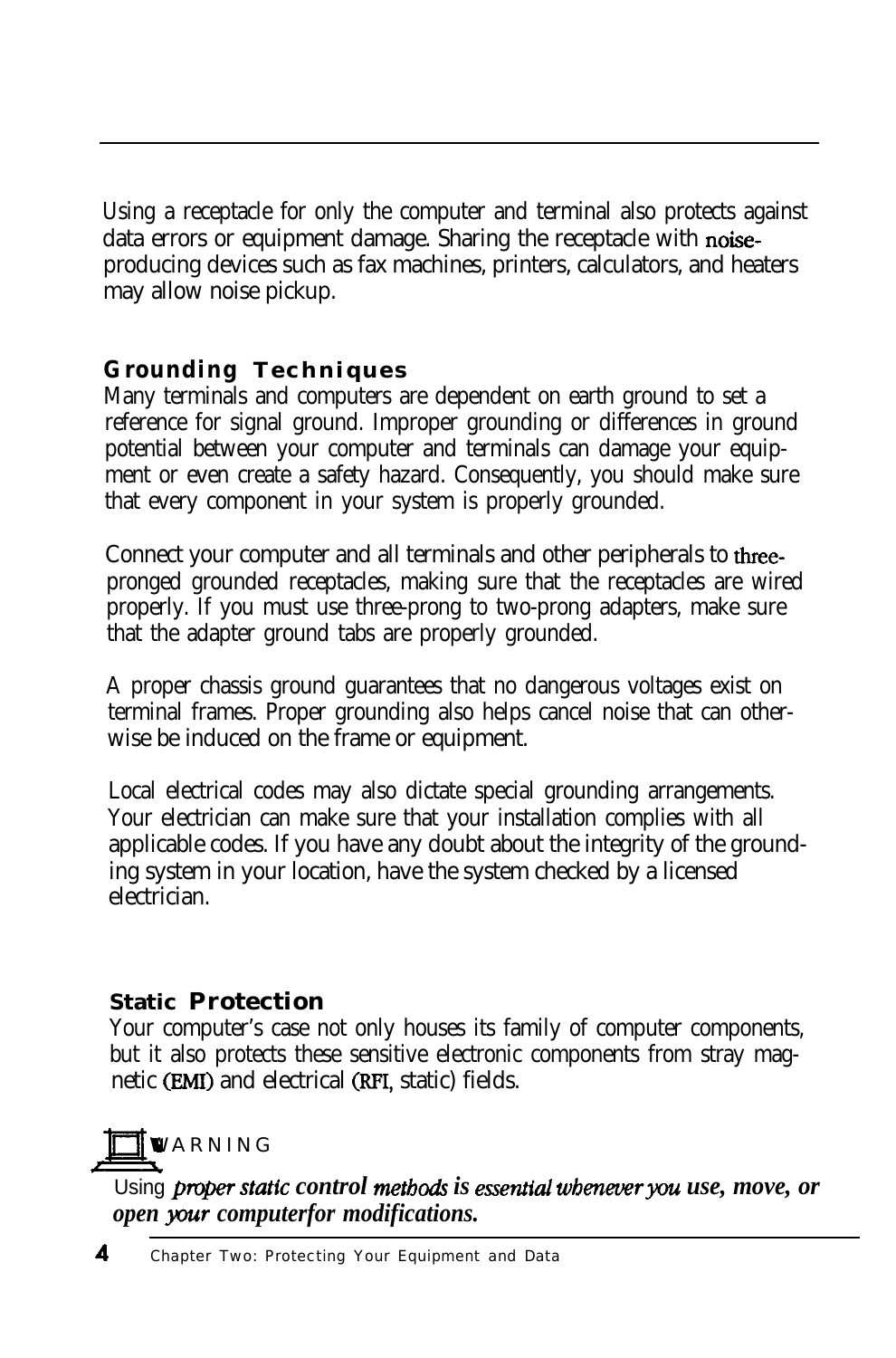Make sure that you are working in a static-controlled area which includes at least a conductive benchtop mat or chair mat that is electrically connected to earth ground. Conductive wrist straps in conjunction with ground cords provide extra protection for handling electronic components. Always store and/or move individual printed circuit boards in a conductive bag. Consult your local electronics or office supply distributor for static control products.

If you would like an overview of grounding and static protection theories and techniques, you can obtain a copy of Federal Information Processing Standards Publication 94: Guideline on Electrical Power of ADP Installa*tfons. This* booklet is available from the National Technical Information Service, U.S. Department of Commerce, Springfield, VA 22161 703/487-4650.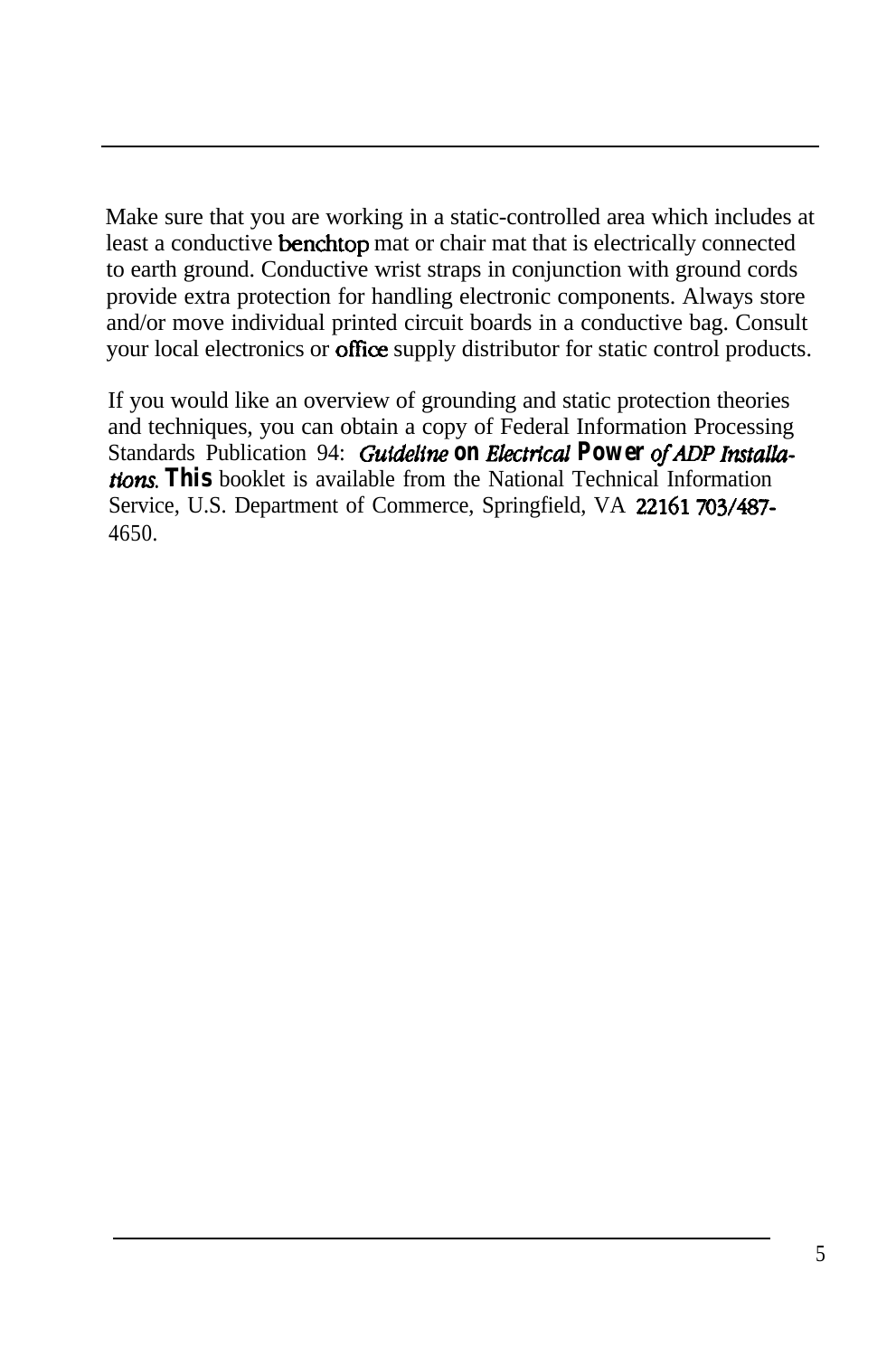6 Chapter Two: Protecting Your Equipment and Data

 $\leftarrow$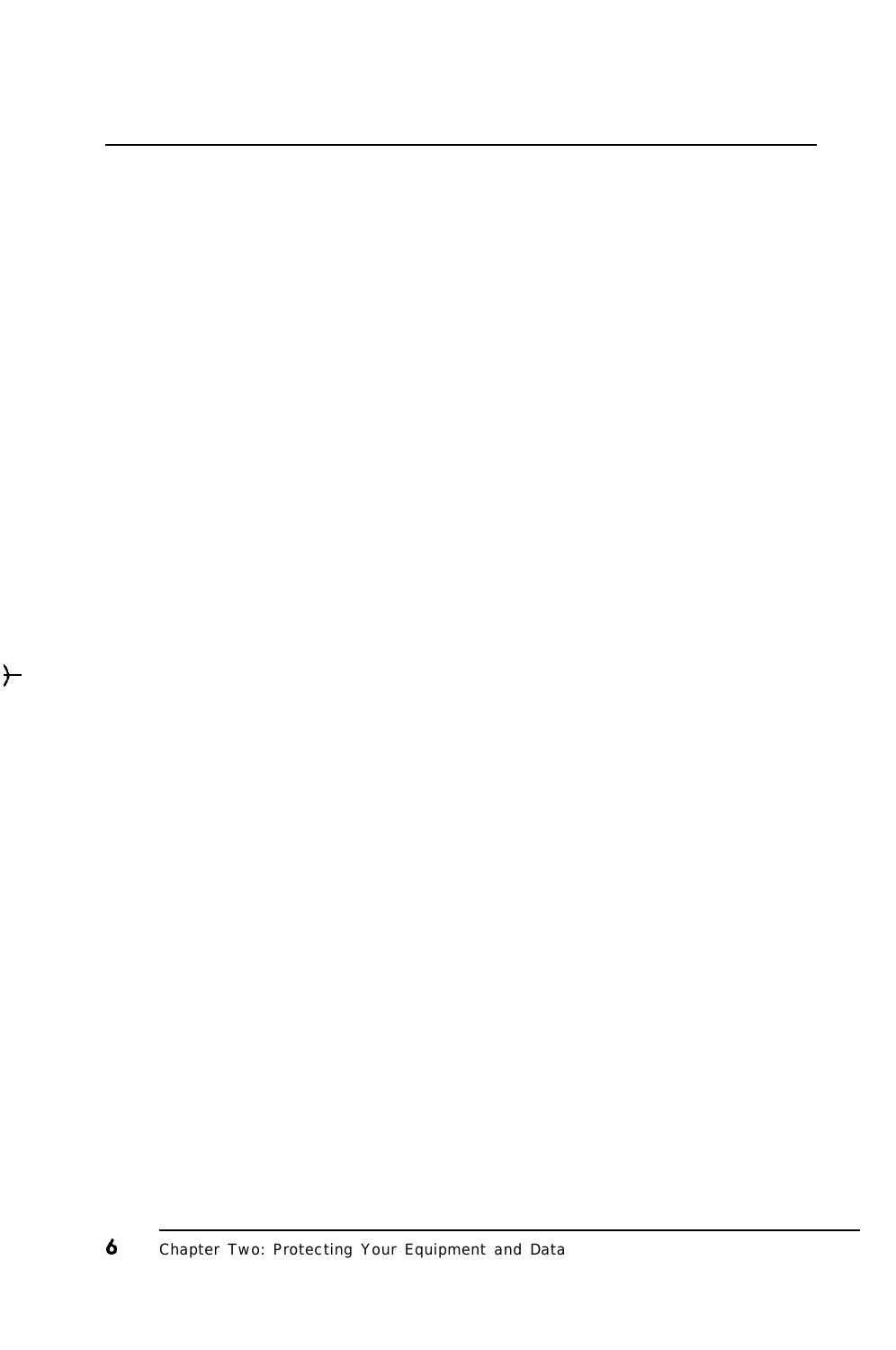### **CHAPTER THREE**

# Checking Your Package Contents

After opening the shipping box, check the contents.

# **ALL**WARNING

Leave the board in its protective anti-static bag until installation. When *tnstalling or removing boards, always use adequate precautions (such as a grounding strap)* to prevent electrostatic damage.

### **SYNC/570** Contents:

- $\cdot$  SYNC/570 board
- Two, g-foot, DB-15 to DE25 cables
- Loopback connector
- Information packet, including -User's manual -Diagnostic diskette -Customer Information Packet

### SYNC/57Oi Contents:

- SYNC/570i board
- One duo-cable for two-port boards or one quad-cable for four port boards
- Loopback connector
- Information packet, including
	- -User's manual
	- -Diagnostic diskette
	- -Customer Information Packet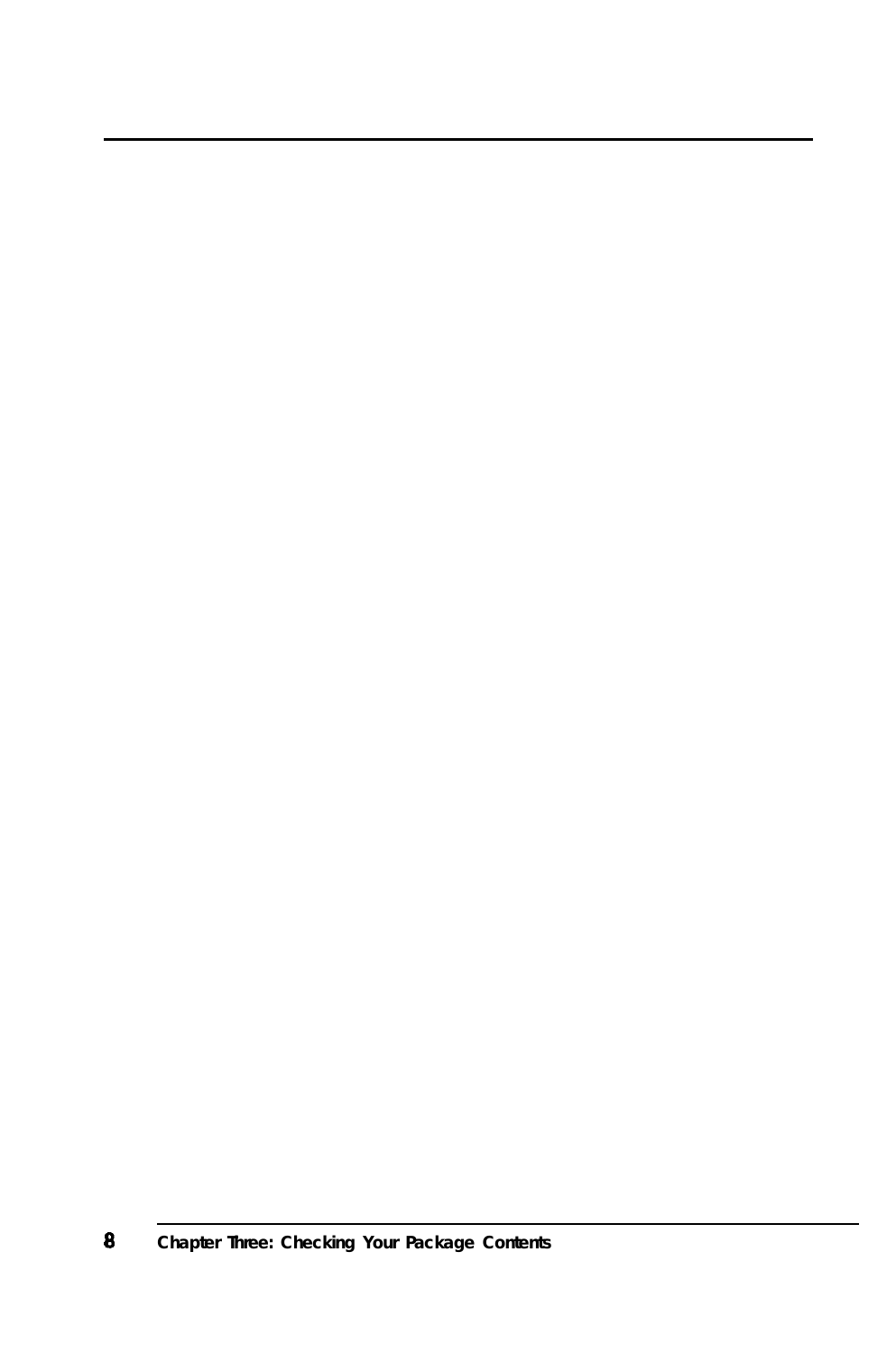# Installing the **SYNC/570** and **SYNC/57Oi**



**Turn off power to your computer and disconnect the power cord. Inserting** *a board into the system with power applied could damage the system, the board, or both. Such abuse will void your warranty.* 

- 1. Remove the cover of the computer (see computer manufacturer's instructions).
- 2. Determine which 16-bit slot your SYNC/570 or SYNC/57Oi will occupy. Loosen the thumb screw Micro Channel) or remove the hold-down screw at the top of: the blank card bracket of the slot and remove the blank card bracket (ISA).

**23s**NOTE

If you are installing a SYNC/570i with a jumper selectable interface, set *the jumpers on the board for the correct interface. Refer to the appendix pertaining to your version of SYNC/570i for instructions.* 

# **SL**NOTE

*Jumper JP1* controls the Fast Select circuitry on board. Botb the SYNC/570 and *the* SYNC/570*i* are shipped with a *fumper* connecting pin 2 and pin 3 *of JP1. This setting allows the boards to work with any combination of 8 or* 16 *bit video and/or network cards supporting Fast Select. When pins* 1 and 2 are jumpered, the board must be installed in a 128KB paragraph which *contains only 16 bit cards. The default setting (pins 2 and 3 <i>jumpered) works in most computers and should not be changed without verification from Dtgi Technical Suppott.*

3. If you are installing a SYNC/570 or SYNC/570i in an ISA computer, you must configure the I/O address by setting the switch on the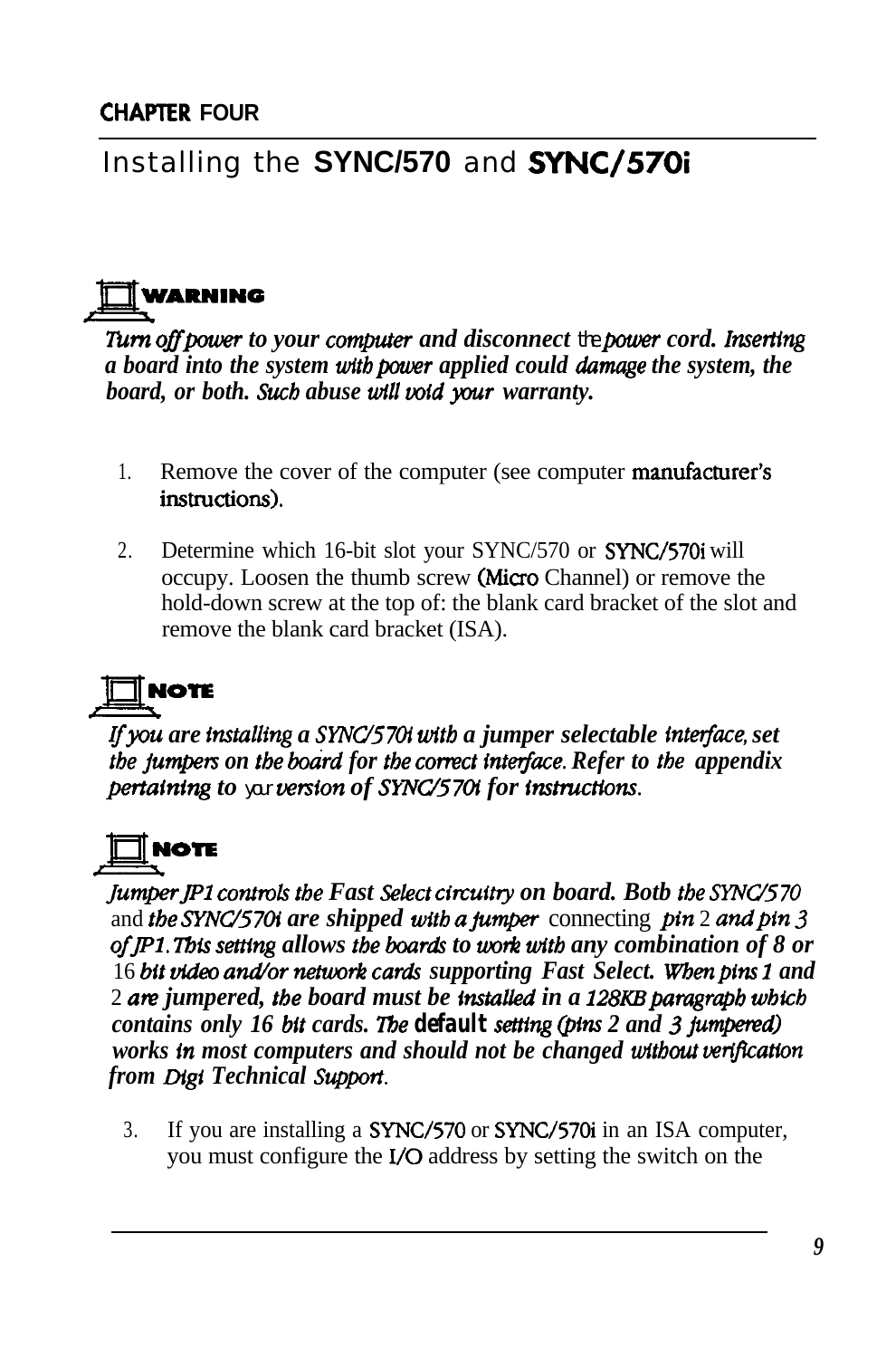board before you install the board. Refer to Section 5 for switch settings. When you have set the switch, continue with the board installation below.

If you are installing a SYNC/570 or SYNC/57Oi in a Micro Channel computer, proceed with the board installation. When the board is installed, configure it as described in Section 6.

- 4. Insert the SYNC/570 or SYNC/57Oi board into the mating motherboard socket. Push the board firmly into place.
- 5. Secure the board by tightening the thumb screw or replacing the board hold-down screw that was removed in Step 2.
- 6. Replace the computer cover and reconnect the power cord
- 7. Complete the software configuration of the board.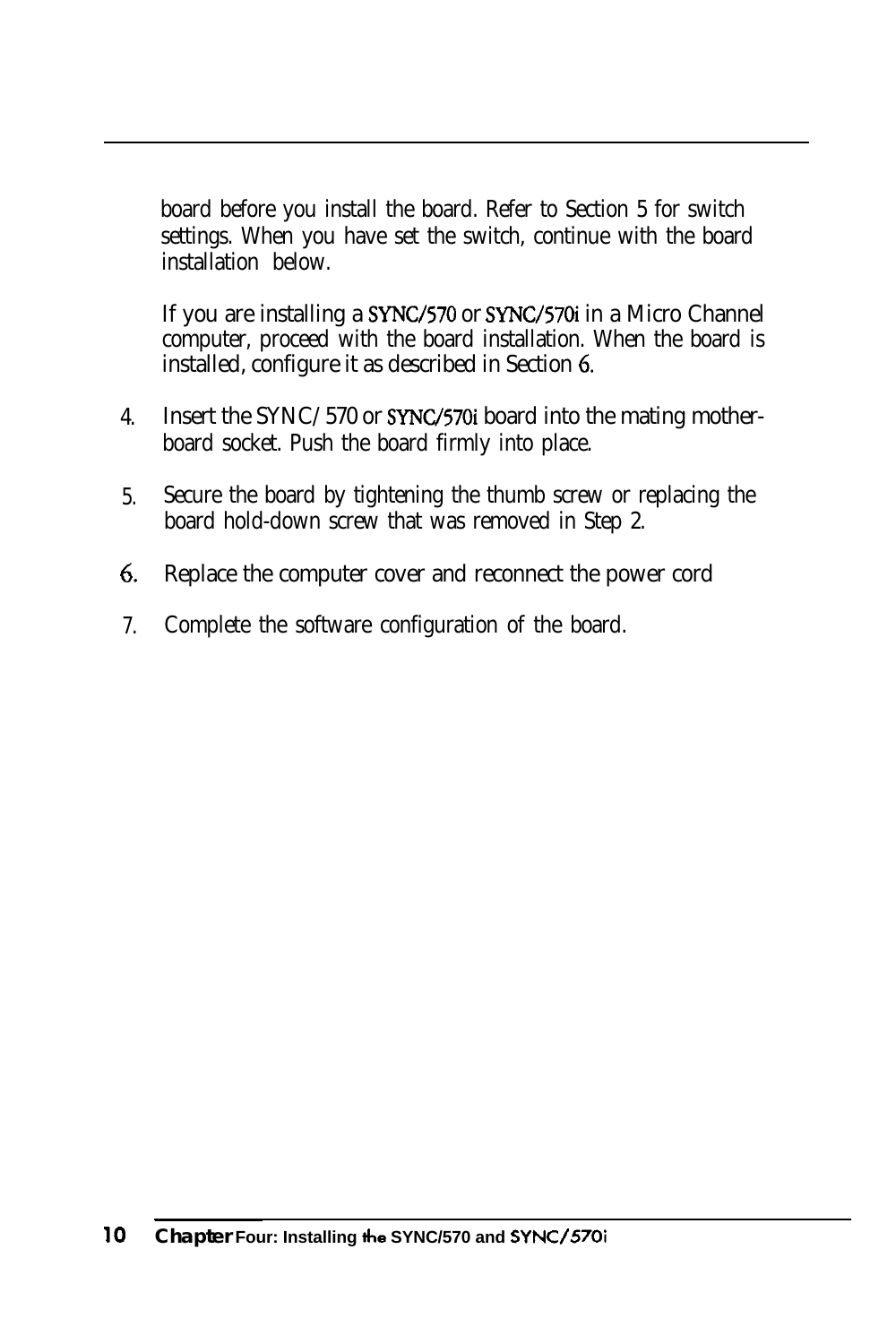# **CHAPTER FIVE**

# Setting the ISA SYNC/570 and **SYNC/570i Switch**

Before installing the SYNC/570 or SYNC/57Oi in an ISA system, set the multi-segment switch on the board The setting of the switch selects the starting address of the block of I/O locations which the SYNC/570 or SYNC/57Oi uses. The board is shipped with a setting of 300H. Diagrams of commonly used I/O address switch settings begin on the following page.

**z**<br> *The memory address and interrupt line**(IRQ) are software configurable***<br>** *The memory address and interrupt line**(IRQ) are software configurable* Ceitber your *operating system or an installable drtverj. You will be asked to* **spectfy** a 16KB memory window location.

# **INOTE**

All *VO* addresses mentioned in this manual are in **bexadecimal** format.



*If you are installing a SYNC/5701 that is interface configurable, set the* jumper on *the daughterboard before continuing the installation process. Refer to the appendix pertaining to your version of SYNC/5701 for more fnformatton.*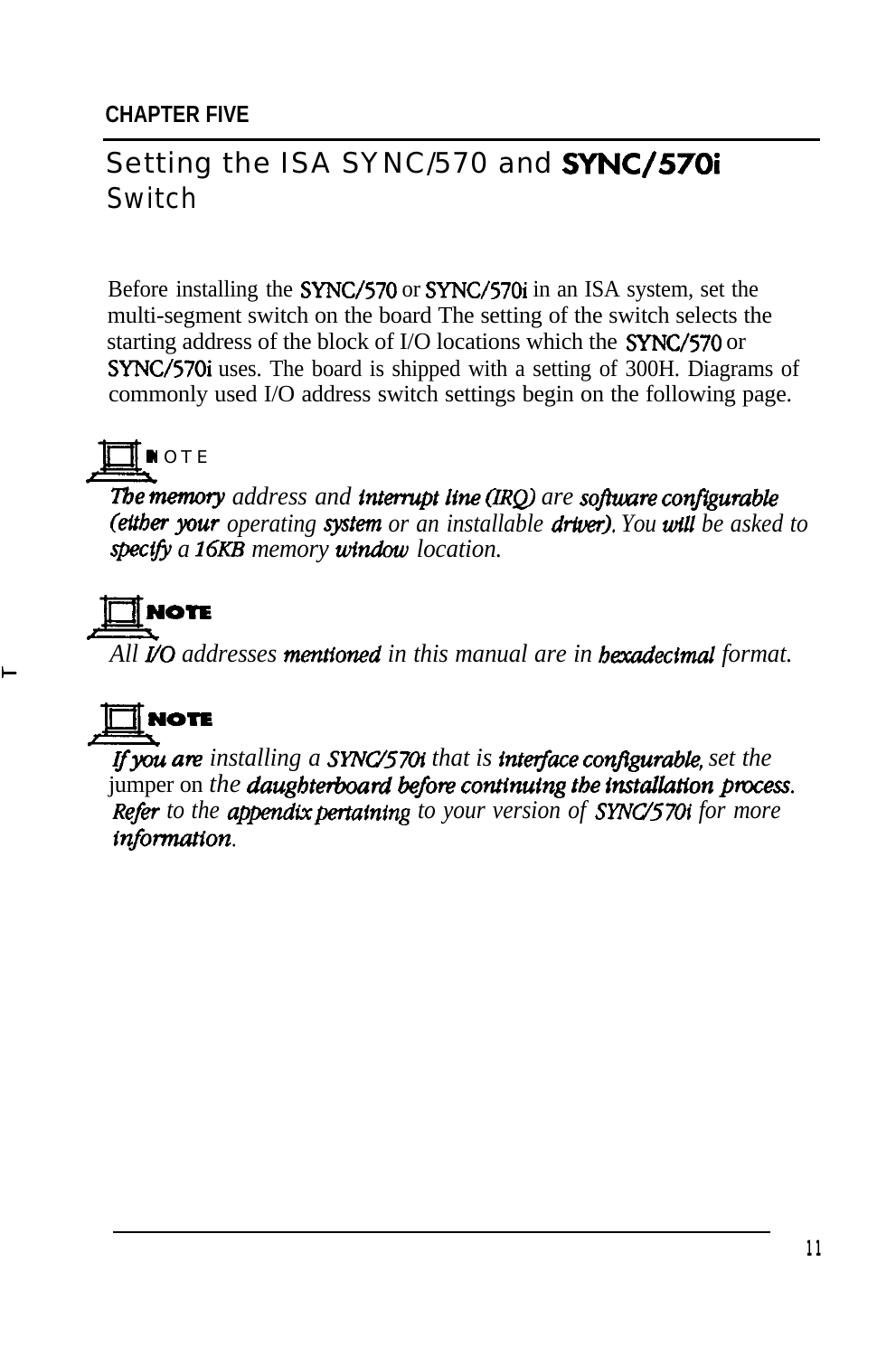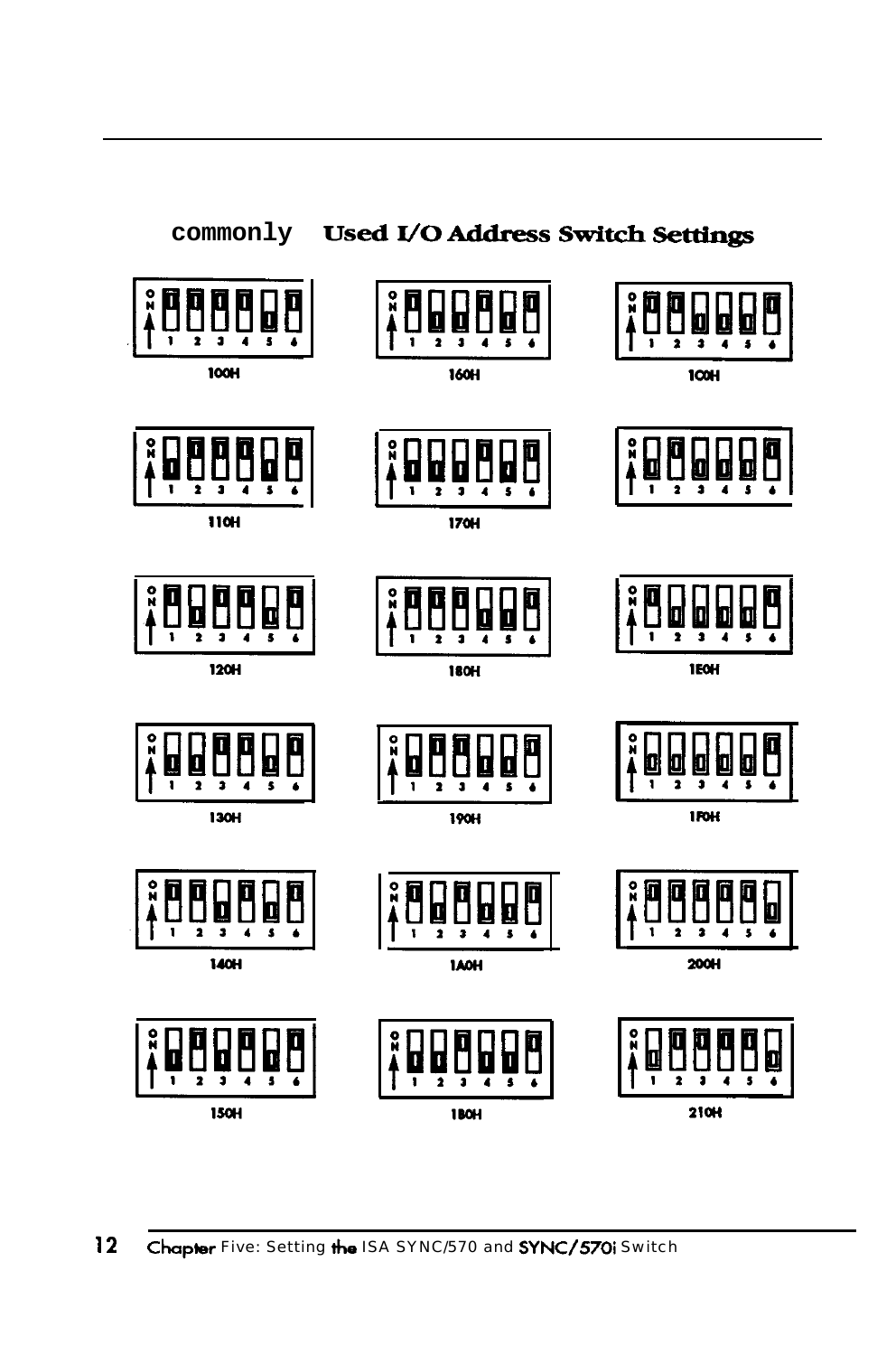

 $\vdash$ 

13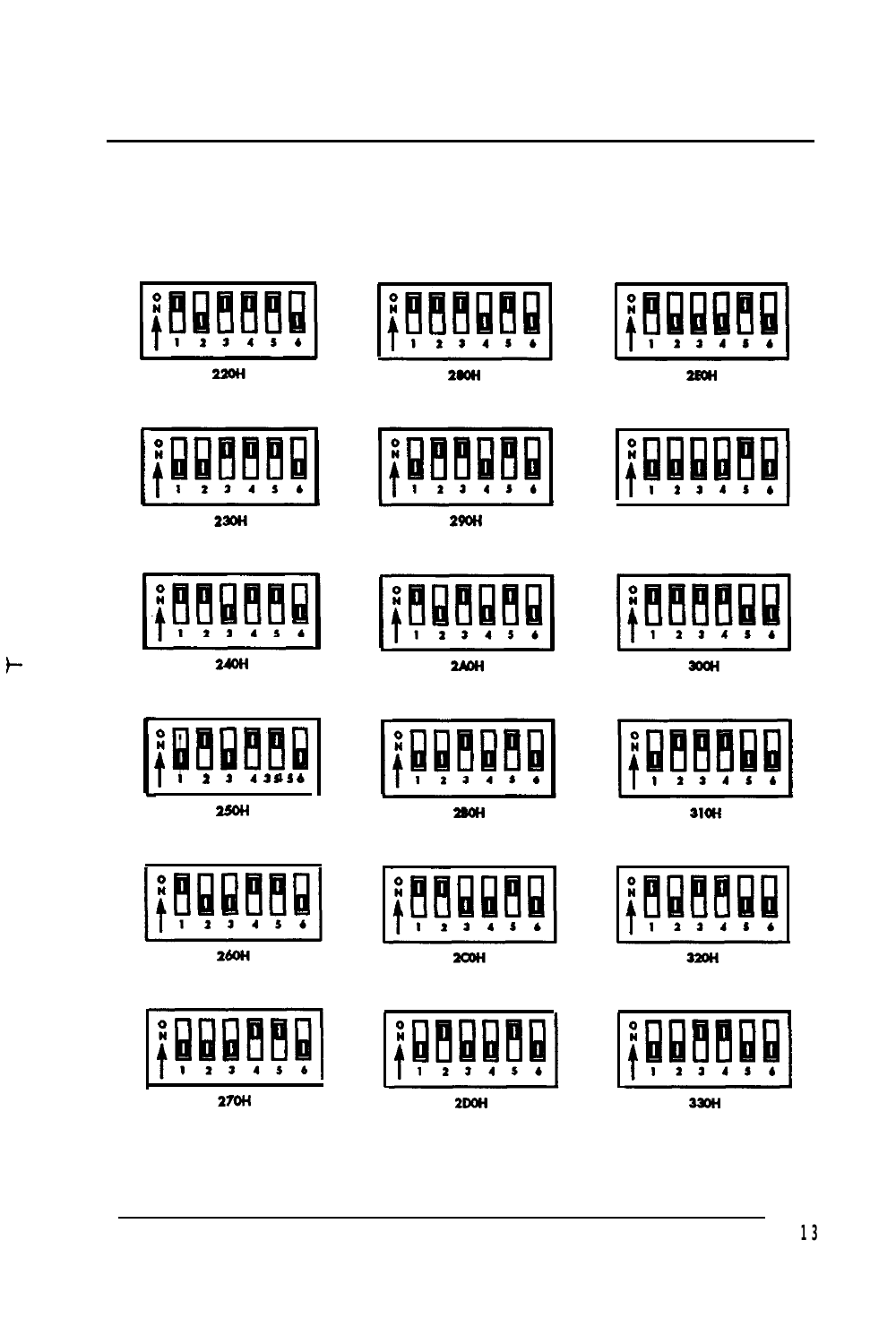

 $\overline{)}$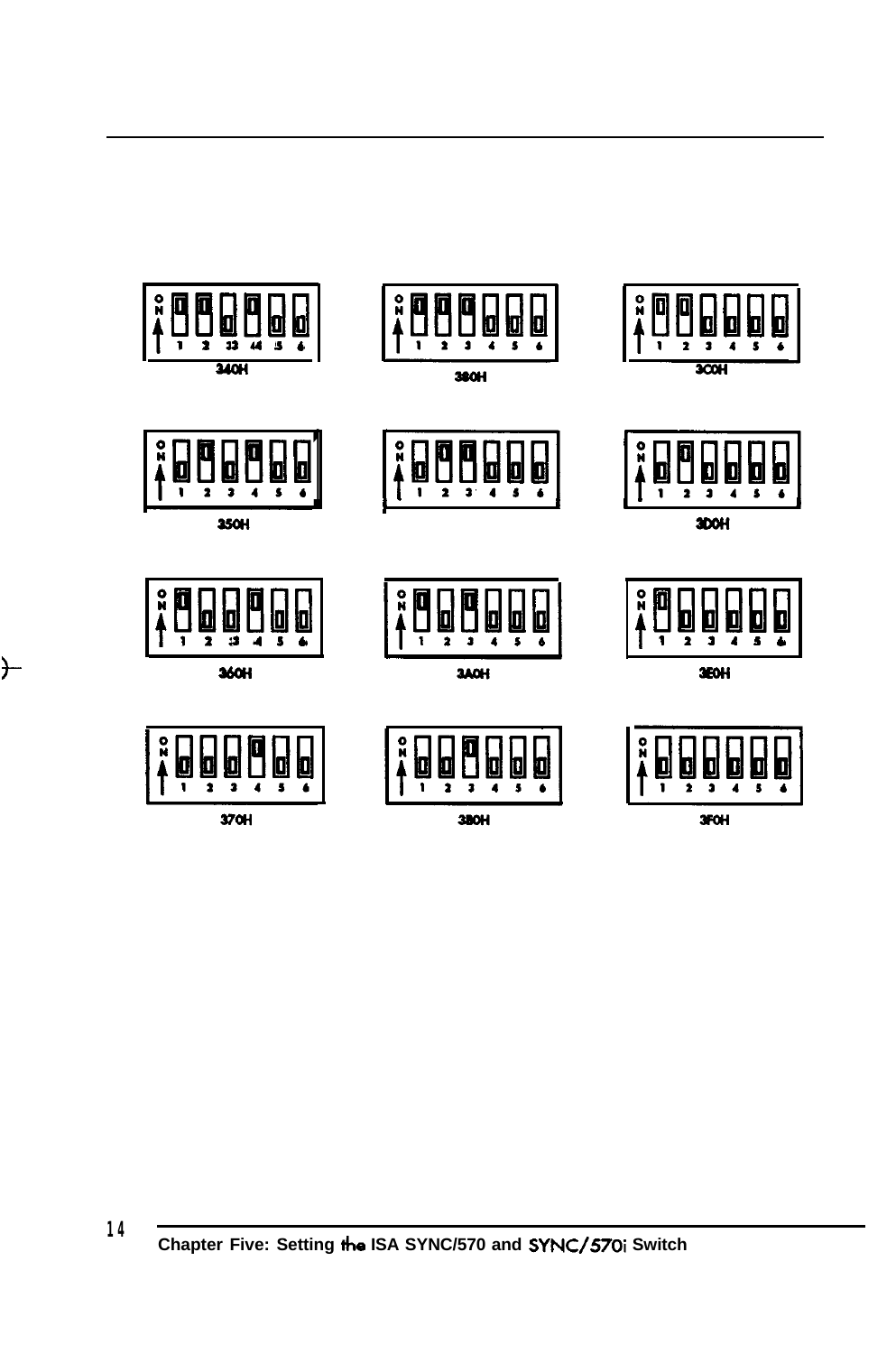### **CHAPTER SIX**

# Configuring the Micro Channel SYNC/570 and SYNC/570i

Configure the **SYNC/570** and **SYNC/570** through your computers Micro Channel Programmable Options Select @OS) system, using data from the Digi Adapter Definition File (ADF) on the diagnostic diskette. This system uses hardware registers, selected and loaded through software, to assign system resources to an expansion board. Each type of expansion board has its own unique code number, assigned in conjunction with the computer manufacturer, which identifies it to the system. (If you cannot determine the proper setup **information**, check with an operating system vendor or Digi Customer Support.)

# $\overline{\phantom{a}}$  **NOTE**

-

#### *Refer to your computer system documentation for information on the Programmable Option Select.*

- **1 .** Install the board as described in Section 4.
- 2. Determine which .ADF file on the Digi Diagnostics Diskette you need for configuration. Refer to the note below for an explanation of the files. If necessary, copy and rename the file you need.

# ,qNOTE

*The diagnostics diskette actually contains three ADF files: @6163.ADF, @6163.4X, and @6163.AD2. Thefiles @GlG3ADF and @6163ALIl are identical. (This ADF file is the one that is copied to your reference diskette.)* 

*The ADF and AD1 files contain the most commonly used configurations.* The @6163.AD2 file contains every possible option for configuration.

If you wish to use the *AD2* file, you must copy the file to the reference *diskette as @6163\_ALIF. Since the reference dtikette will copy only the ALIF fire, copy the file to another diskette and rename it ADF.*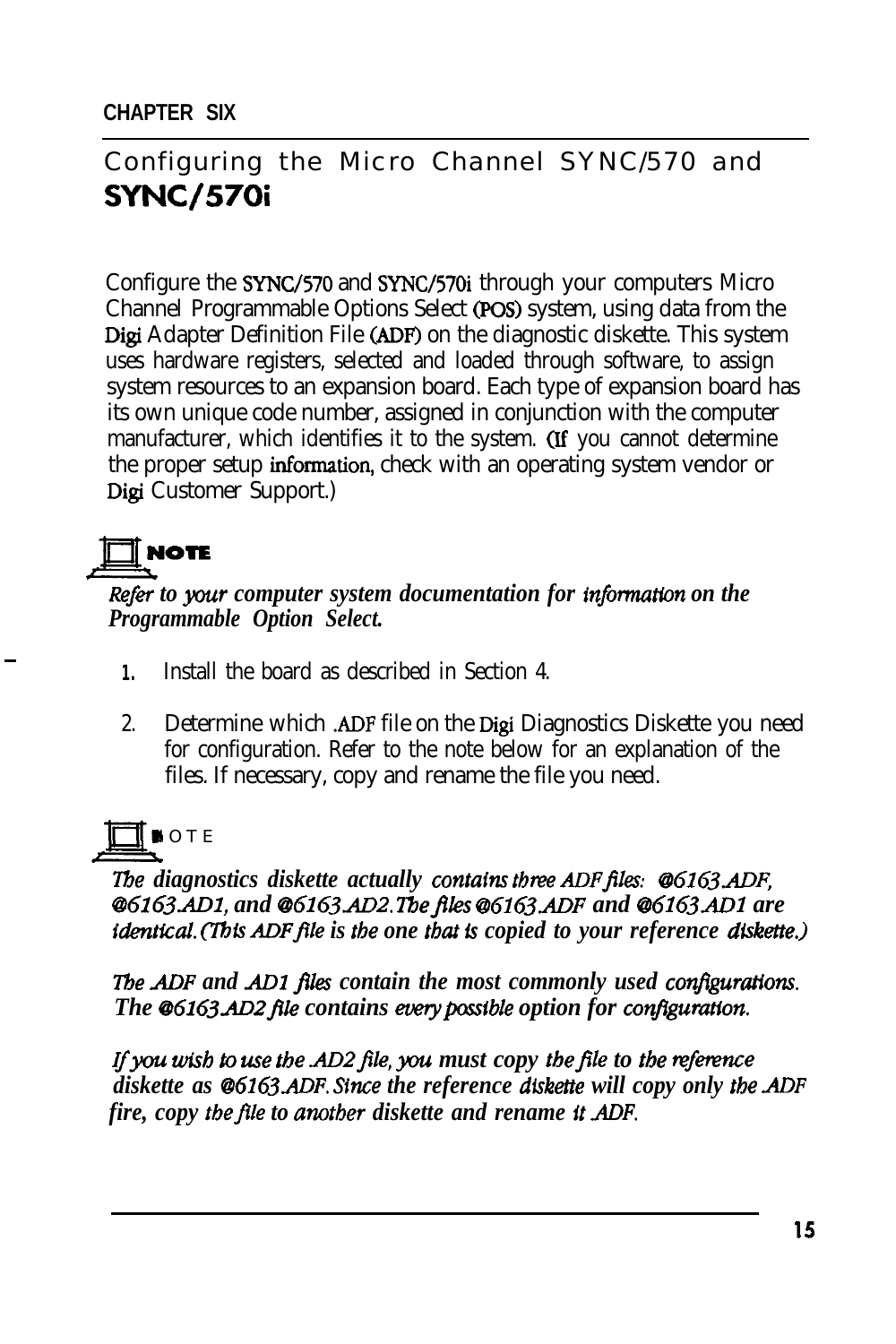- **3.** Reboot the computer with the backup copy of your computer system's reference diskette. The computer will show error 165 and beep twice. Continue as instructed.
- **4.** Follow the instructions shown on the screen to select the mode necessary to manuaIly set the configuration--do **not use the automatic configuration. (The instructions** for manual configuration will vary for computers ma& by different manufacturers.)
- s. When you are prompted to copy the new adapter files, insert the **Digi** Diagnostics Diskette.
- **6.** Press ENTER. The computer will read the **@6163.ADP file.**
- **7. At** the prompt, remove the diagnostics disk and reinsert the reference diskette.
- 8. Press ENTER. The file **@6163ADF** copies to the reference disk.
- **9.** Follow the instructions shown on the screen to set or change the configuration for the Digi  $S/NC/570$  or  $S/NC/570i$ .
- **10.** Select the I/O address, memory address, and IRQ from the list of addresses and interrupt lines shown.
- 11. Follow the instructions to save the configuration you have chosen and to exit the program.
- **12.** Remove the copy of the reference diskette.

 $\bm{\mathcal{F}}$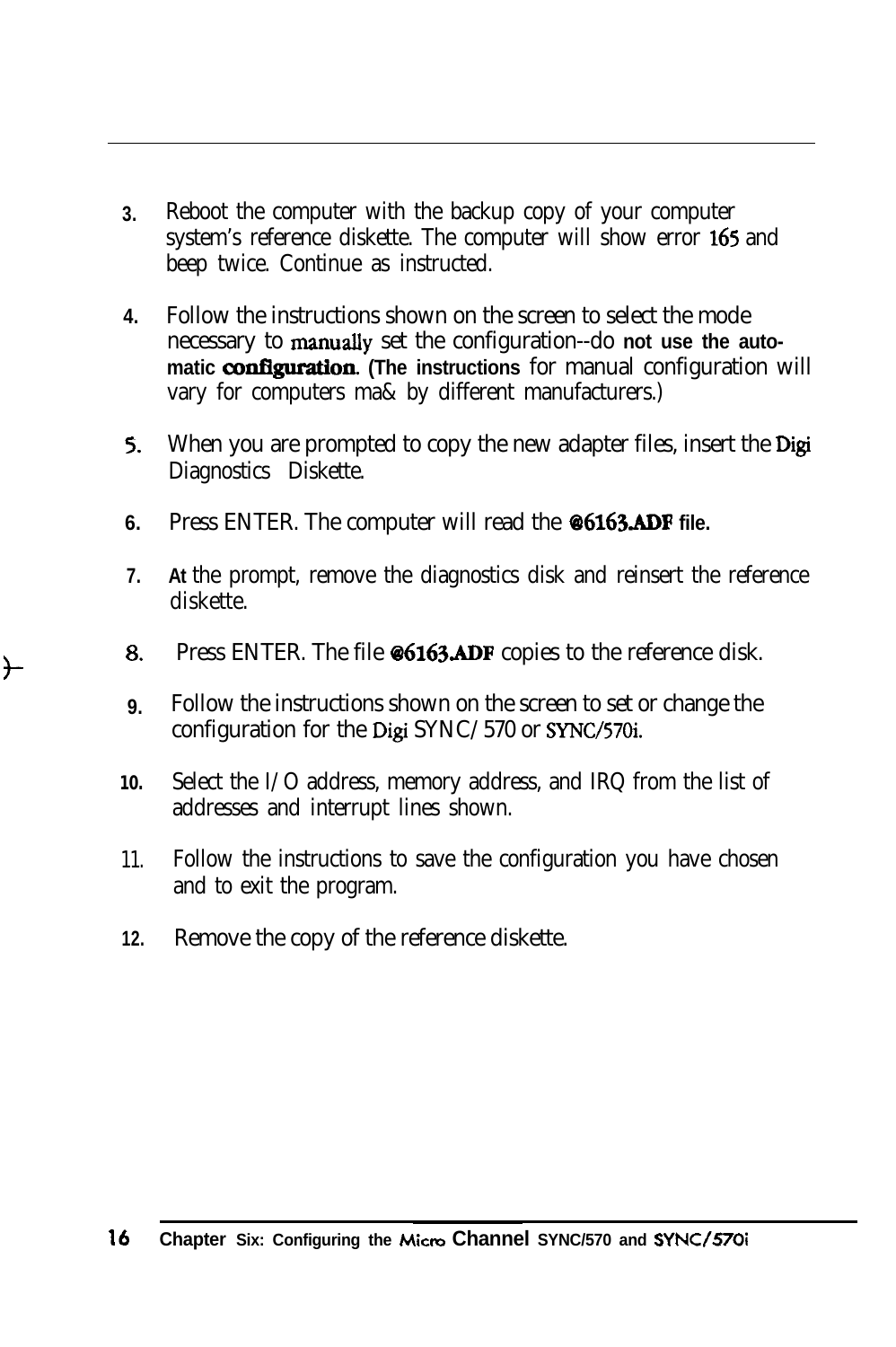#### **CHAPTER SEVEN**

### Connecting Peripherals

Your application may specify the cable configuration required for connecting modems to a computer. If so, you should follow their recommendations. If cable configuration is not specified, you can use the cable type described in the appendix pertaining to your version of SYNC/570 or SYNC/57Oi.

If you supply your own cables for SYNC/570 or SYNC/57Oi, Digi recommends shielded cables (15 pF or less capacitance per foot) for all installations. The FCC requires the use of shielded cables to comply with EMI/RFI emission limits. In addition, cables that run long distances or through electrically noisy areas are subject to voltage surges that can cause data errors or equipment damage.

EIA-232-D specifies a maximum cable length of 50 feet. If you run cables farther than 50 feet, you increase the risk of surge damage and data loss. (However, using shielded cable of  $10-15$  pF capacitance per foot somewhat lessens the risk of data errors  $>$ 

# $\exists$  Note

 $\overline{)}$ 

*W%en* muting your *cables, do not run them parallel to AC wiring or on top of fluorescent light ballasts. Bundling several EIA-232-D cables together is acceptable.*

Refer to the appendix pertaining to your version of SYNC/570 or SYNC/57Oi for cable and connector information.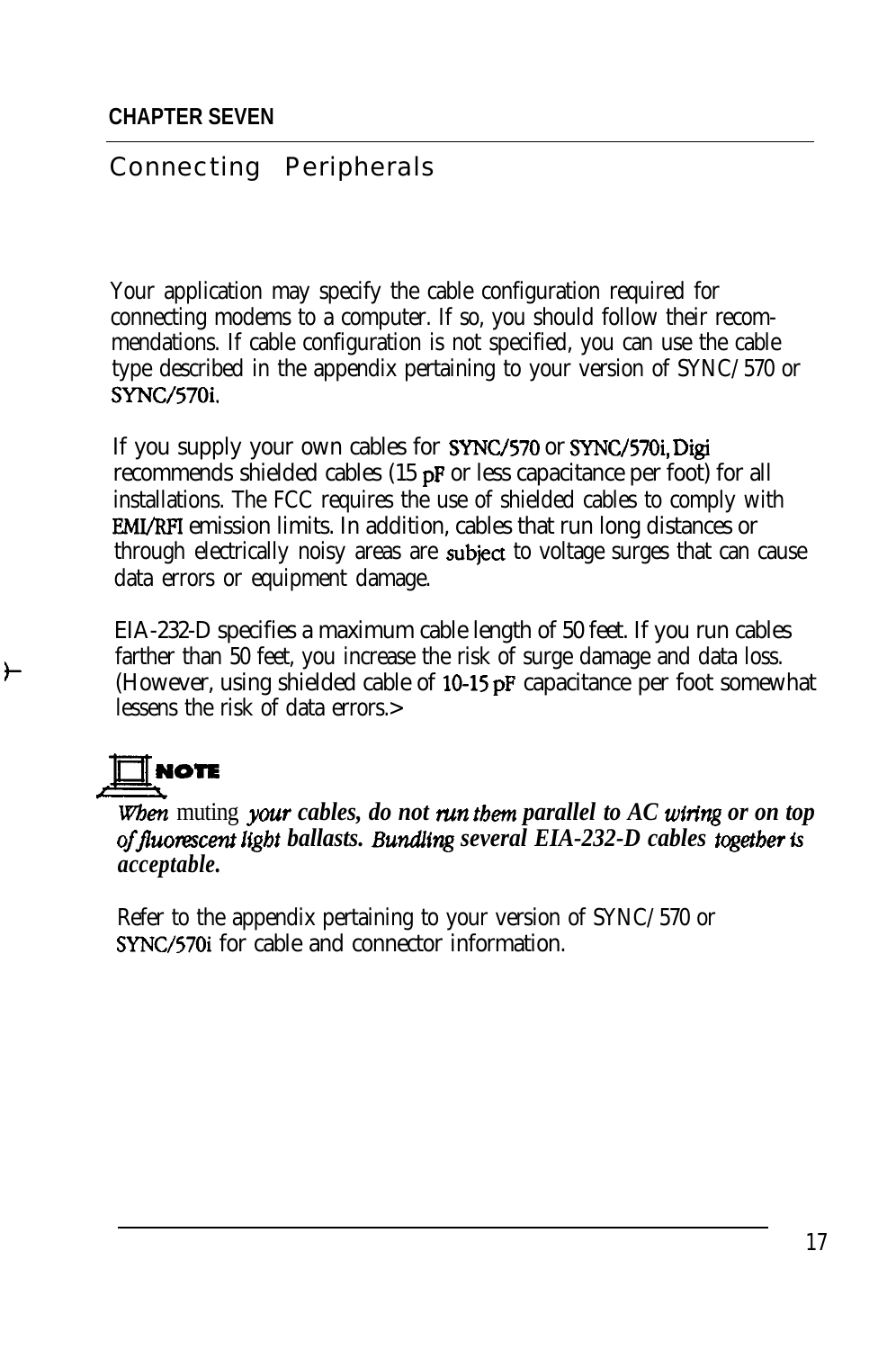$\overline{)}$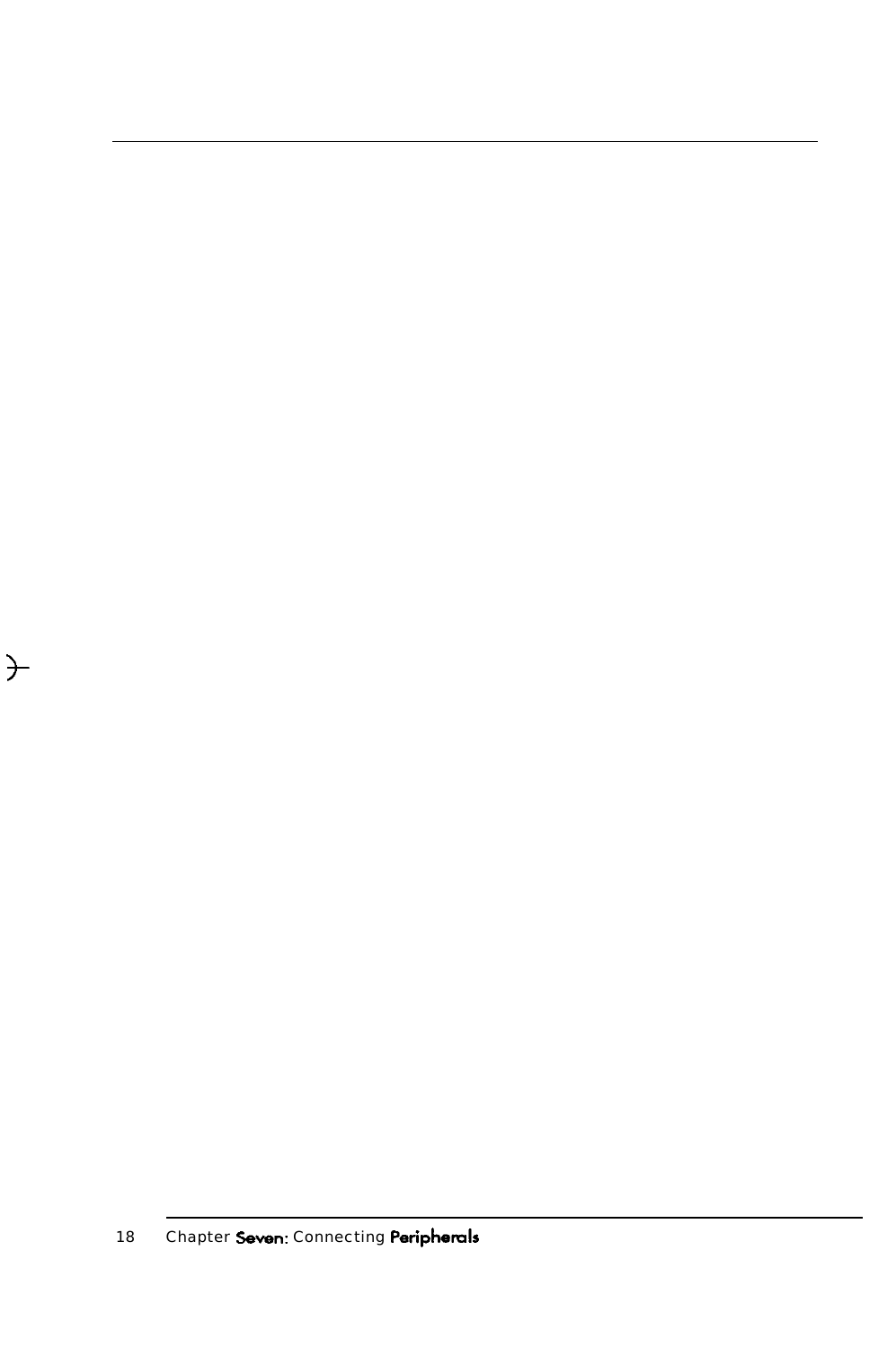# **CHAPTER EGHT**

# Using the Diagnostics Disk

The diagnostics diskette in conjunction with the loopback connector is designed to verify correct installation. Make **a copy of this disk and store the originaL** Should **a problem develop in the future, you can run the diagnostics to locate the problem.**

# **ZEL**NOTE

 $\overline{)}$ 

Your system must be **running DOS** in order to use the diagnostics program.

The diagnostics tests **one board at a time. Although the active** board by default is the ISA board at the highest I/O address or the Micro Channel board at the highest slot number, you may change the active board. The screen header indicates the active board and its address.

The tests will fail if there is an address or interrupt conflict If the diagnostics cannot determine your switch settings, there is probably a conflict. In this case, try other address and/or interrupt settings.

For an ISA system, the diagnostics program displays IRQ, the base memory address, and the base I/O address. You may modify the address and IRQ selections from the diagnostics. The IRQ must be active, and you must select a non-zero address. If you cannot determine a setting, call Digi Customer Support for assistance.

For a Micro Channel system, the diagnostics program displays the current POS registers which identify the IRQ, the base memory address, and the base I/O address. If any of these parameters need to be **changed, repeat the procedure in Section 6 beginning with Step 3 on Page 16.** If you cannot determine a setting, call Digi Customer Support for assistance.

- 1. Insert the diagnostic disk into Drive A.
- 2. Type A:SYNC570 to start the diagnostics.
- 3. Follow the instructions on the screen.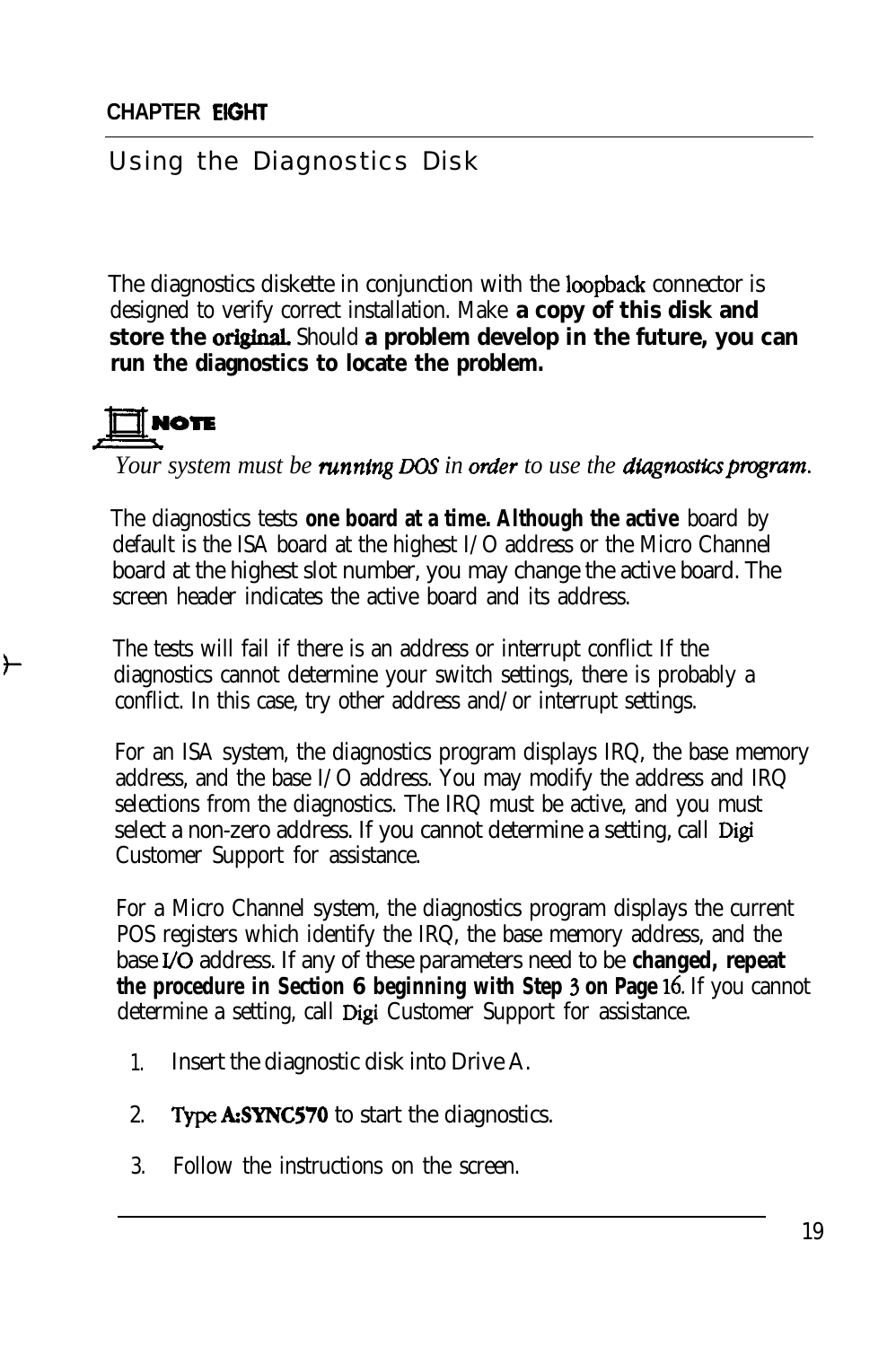When IRQ and address selection are acceptable, the adapter memory is tested. The test does write/verify at every location with word accesses only. Each 16K memory window is selected and tested independently. Address and data buses are tested separately.

The program then runs a window uniqueness test. A different, single word is written to each of the eight 16K windows; then the test reads each window to verify that the windows are indeed unique.

When prompted, install the single channel **loopback** connector onto line 1 (the lower connector for **Micro** Channel). **The** wiring diagram for the loopback connector is in the appendix pertaining to your version of **SYNC/570** or **SYNC/570***i*. The diagnostics program tests the control and data lines. The control line loopback tests RI'S to CTS, and DTR to DSR to DCD. The data loopback test is the default single channel chained-block DMA transfer mode test. When the line 1 tests are complete, install the loopback connector on line 2 (the upper connector for Micro Channel). The tests will be repeated for line 2.

The diagnostics program also tests the ability of the card to generate interrupts by way of internal data loopbacks. It tests all found ports. For example, a 4 port board will prompt you to move the **loopback** connector when performing the external data and control signal tests.

The internal and external tests are run at the maximum supported bit rates for their respective interfaces. On the internal tests, all available channels are  $\boldsymbol{\pi}$  simultaneously at the maximum bit rate to help resolve arbitration and memory bandwidth issues.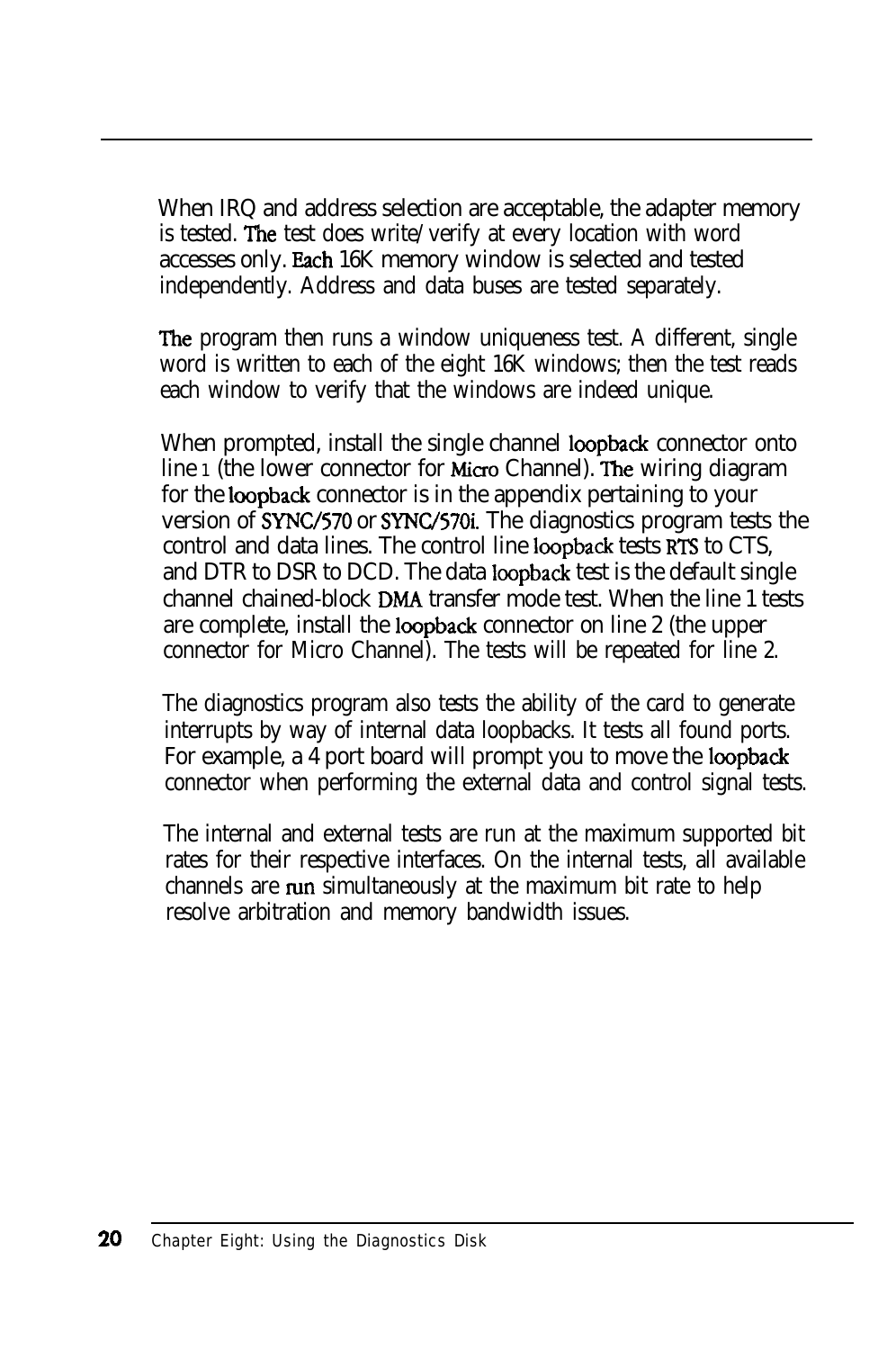# In Case of Trouble

# **BL**WARNING

*Make sum your computer 13 turned off befom hstalltng or nvrwuing* boards. When installing or removing boards, always use adequate pre*cautions (such as a grounding strap) to prevent electrostatic damage.* 

*Test your SYNC/570 or* SYNC/57Oi using the diagnostics disk provided If the SYNC/570 or SYNC/570 passes all the tests, the problem is probably elsewhere. The symptoms of particular problems may vary between operating systems. Common problems are listed below.

#### **Addxess/Interrupt conflicts**

All devices in your system must have unique addresses that must not overlap. The memory location must be outside the caching memory range. If you think you have a conflict problem, try alternate settings.

#### **Inconsistent Baud Rate**

**The** baud rate and other parameters chosen via the operating system must be the same for the SYNC/570 or SYNC/57Oi and the peripherals connected to it.

#### **No Handshaking Signals**

Some peripheral devices may need some or all of the handshaking signals that SYNC/570 or SYNC/570i supports.

### **Incomplete or Incorrect Installation**

Some operating systems require that an installation procedure be run before SYNC/570 or SYNC/570i is recognized Refer to your operating system user's manual. Verify correct SYNC/570 or **SYNC/570i** hardware installation.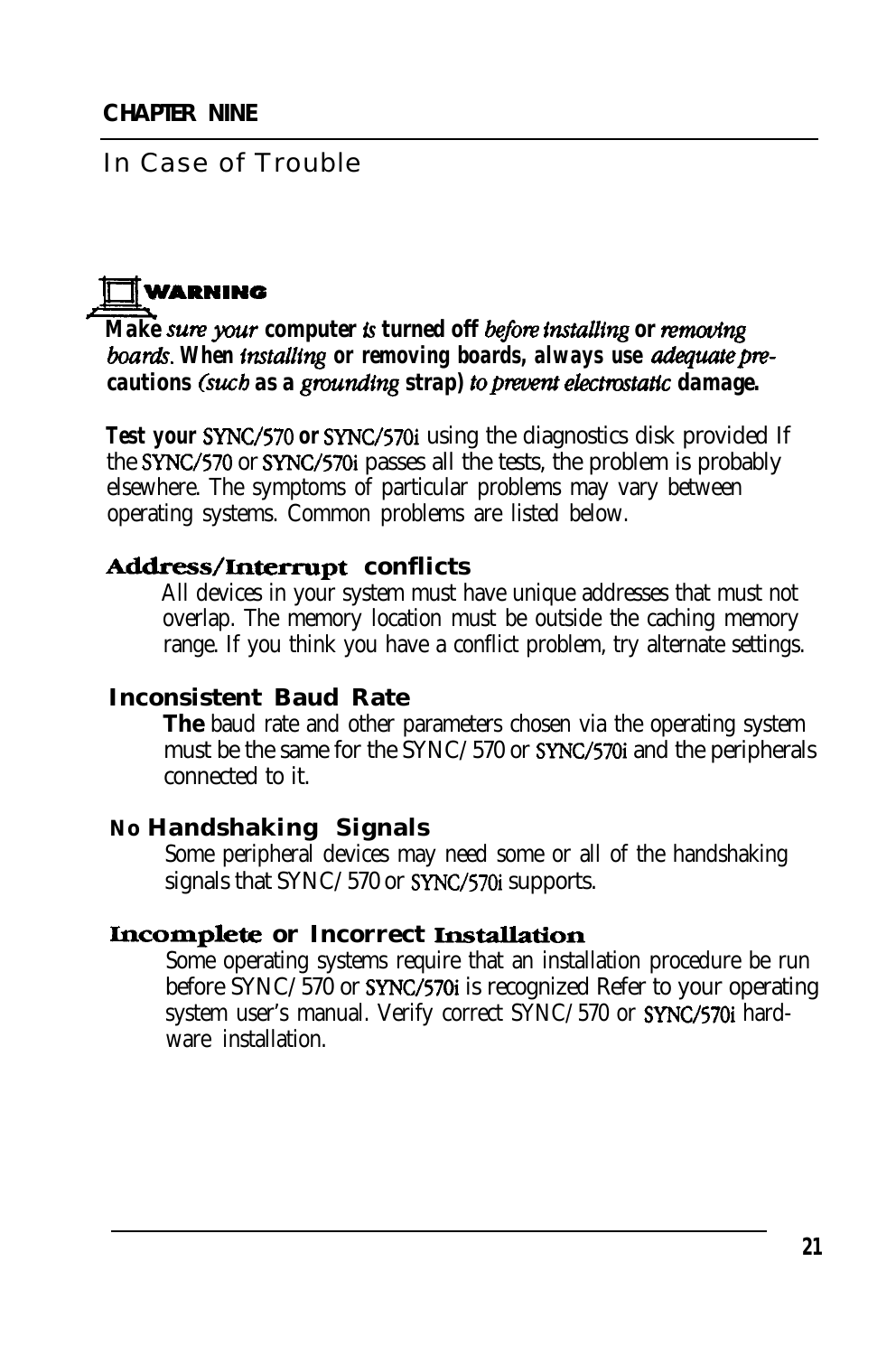### **Improper Grounding**

 $\overline{ }$ 

Make sure that every component in your system is properly grounded. Differences in ground potential between your computer and terminals can damage equipment.

If your board fails the diagnostics or you are unable to isolate the problem, call Digi Technical Support (800-344-4273) anytime between 8 a.m. and 6 p.m. Central Time (Monday through Friday). We can give you suggestions for things to try. Please have the following information ready when you call:

Fill in information here

| • Computer make                      |  |
|--------------------------------------|--|
| Computer model number                |  |
| Operating system                     |  |
| · Which Digi board you are using     |  |
| Serial number                        |  |
| Revision number                      |  |
| • Type of hard drive in your system  |  |
| · Type of video card in your system  |  |
| · Type of tape backup in your system |  |
| · Failure symptoms                   |  |
| . Results of diagnostics             |  |
| Whether the board has worked before  |  |
| (was it installed successfully?)     |  |
| - Dealer/store where you purchased   |  |
| your Digi board                      |  |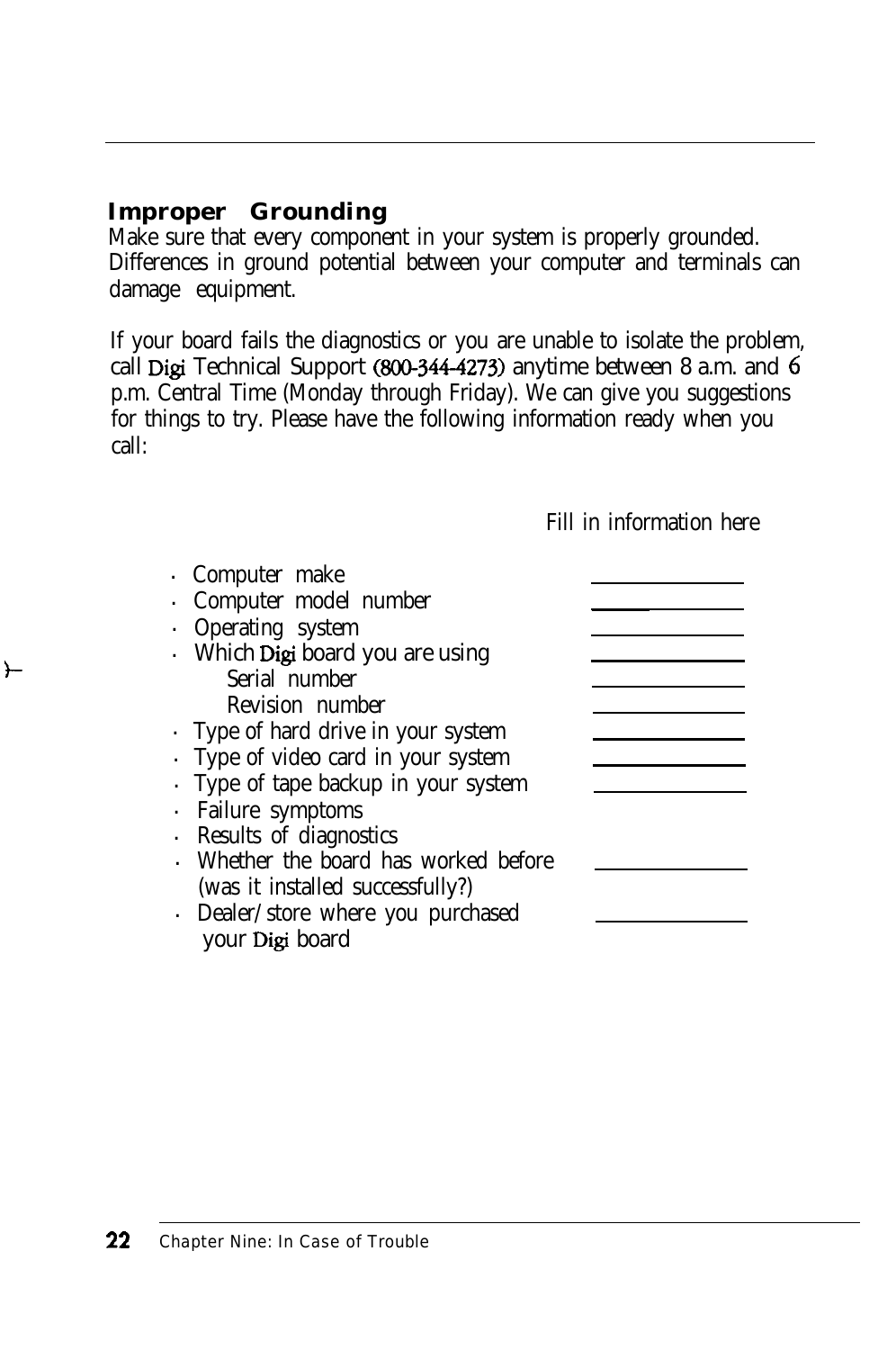#### **IfYou Have** to Return a **Board**

Sometimes our boards do have problems and have to be returned for service. In this case, you'll need to call us for an RMA number. You must have an RMA number to return a board to **Digi**. The RMA number must appear on the outside of the package. Before calling for the number, make sure you can answer the following questions:

- 1. Where did you buy your board? If you bought from a dealer, you should go through the dealer to return the board. If you bought it from Digi, you can deal directly with us for repair.
- 2. What is your boards serial number, revision level number, and date of purchase?
- 3. Have you followed the checklist at the beginning of this section and tried all of the steps? We've found that these procedures eliminate most problems encountered during installation.
- $\overline{4}$ . Have you contacted the dealer from whom you originally purchased the board for his advice and assistance?

Your Digi board is one of the most reliable parts of your multiuser system. As a matter of fact, if you purchase a board from us and it doesn't work in your application, or if you decide not to keep it for any reason during the first 30 days, we will refund your money. But remember, we're here to help in any case—because our ultimate goal is to keep your system up and running, and to keep you a satisfied customer.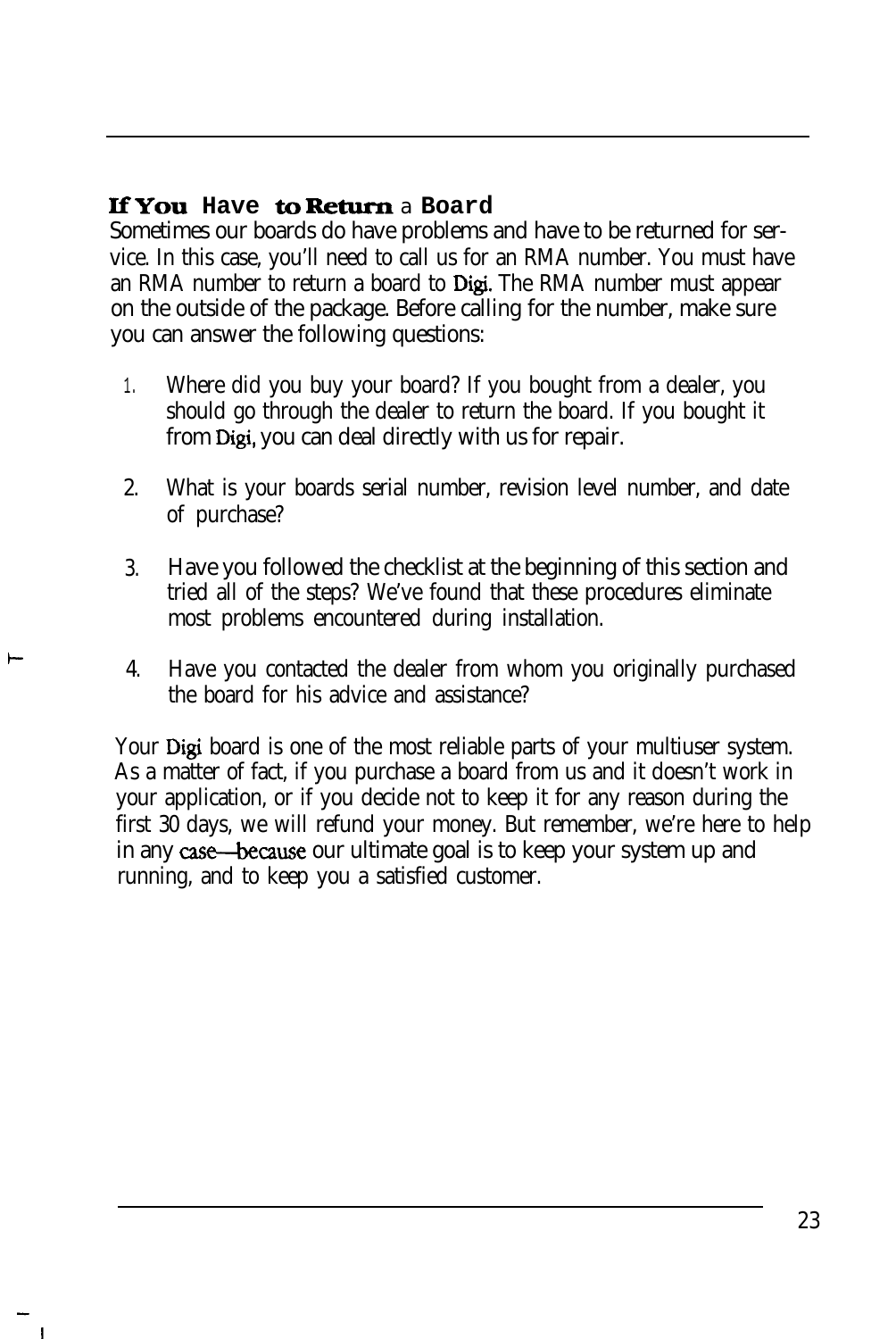$\qquad \qquad$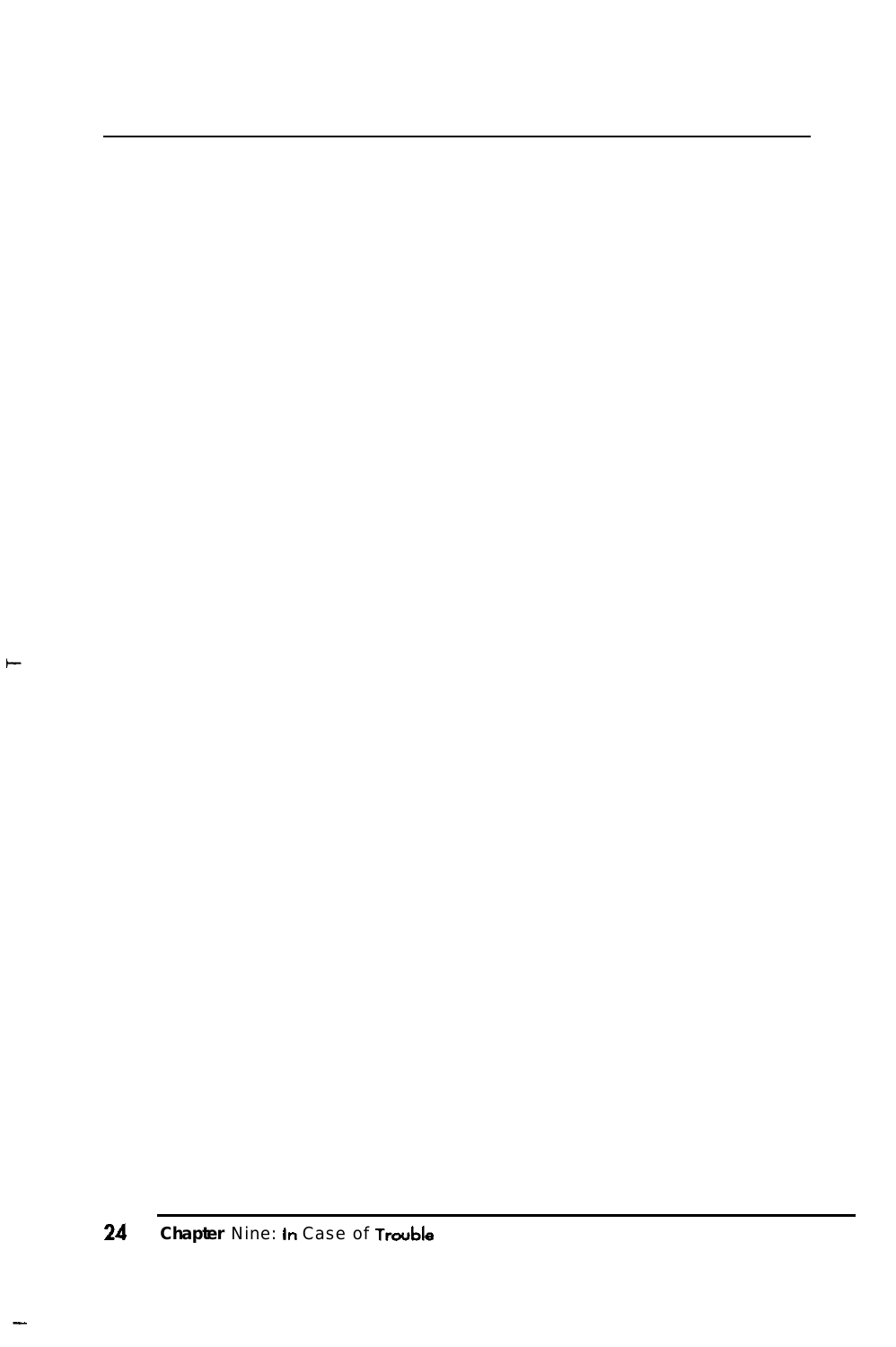# SYNC/570 Host Adapter EIA 232D Interface

The SYNC/570 has two high density 15-pin D-subminiature female port connectors. The connectors provide an EIA 232D interface and serial data transmission and reception.

Your application may specify the cable configuration required for connecting modems to a computer. If so, you should follow their recom-. mendations. If cable configuration is not specified, you can use the cable types discussed below. Cables for use with synchronous modems need a minimum of eleven wires plus a shield.

#### **DB-15 Connectors and Cabling**

The DB-15 connectors are compatible with HA-232-D devices. Figure 1 shows the pinout and pin assignments for the DB-15 connectors on the SYNC/570.

**Figure 1, SYNC/570 DB-15 female connector and connector pin asgnments**



-

|                                                    |       | Not connected                 |                        |
|----------------------------------------------------|-------|-------------------------------|------------------------|
|                                                    | 2     | <b>Transmitted Data (TXD)</b> | Output                 |
| DO<br>$\bullet\bullet\bullet$<br>6<br><b>O O</b> ( | 3     | Received Data (RXD)           | <b>Input</b>           |
| 0                                                  | 4     | <b>Request to Send (RTS)</b>  | Output                 |
| 15                                                 | 5     | Clear to Send (CTS)           | Input                  |
|                                                    | 6     | Data Set Ready (DSR)          | Input                  |
|                                                    | 7     | Signal Ground                 |                        |
|                                                    | 8     | Data Carrier Detect (DCD)     | <b>Input</b>           |
|                                                    | 12    | Receive Clock (RXC)           | Input                  |
|                                                    | 13    | <b>Transmit Clock (TXC)</b>   | Output<br><b>k</b> put |
|                                                    | 15    | Data Terminal Ready (DTR)     | Output                 |
|                                                    | shall | CGND                          |                        |

The cables included in the SYNC/570 package have a DB-15 male connector on the board end, and a DE25 male connector on the peripheral end. The pinout and pin assignments for the DB-25 connector are shown in Figure 2.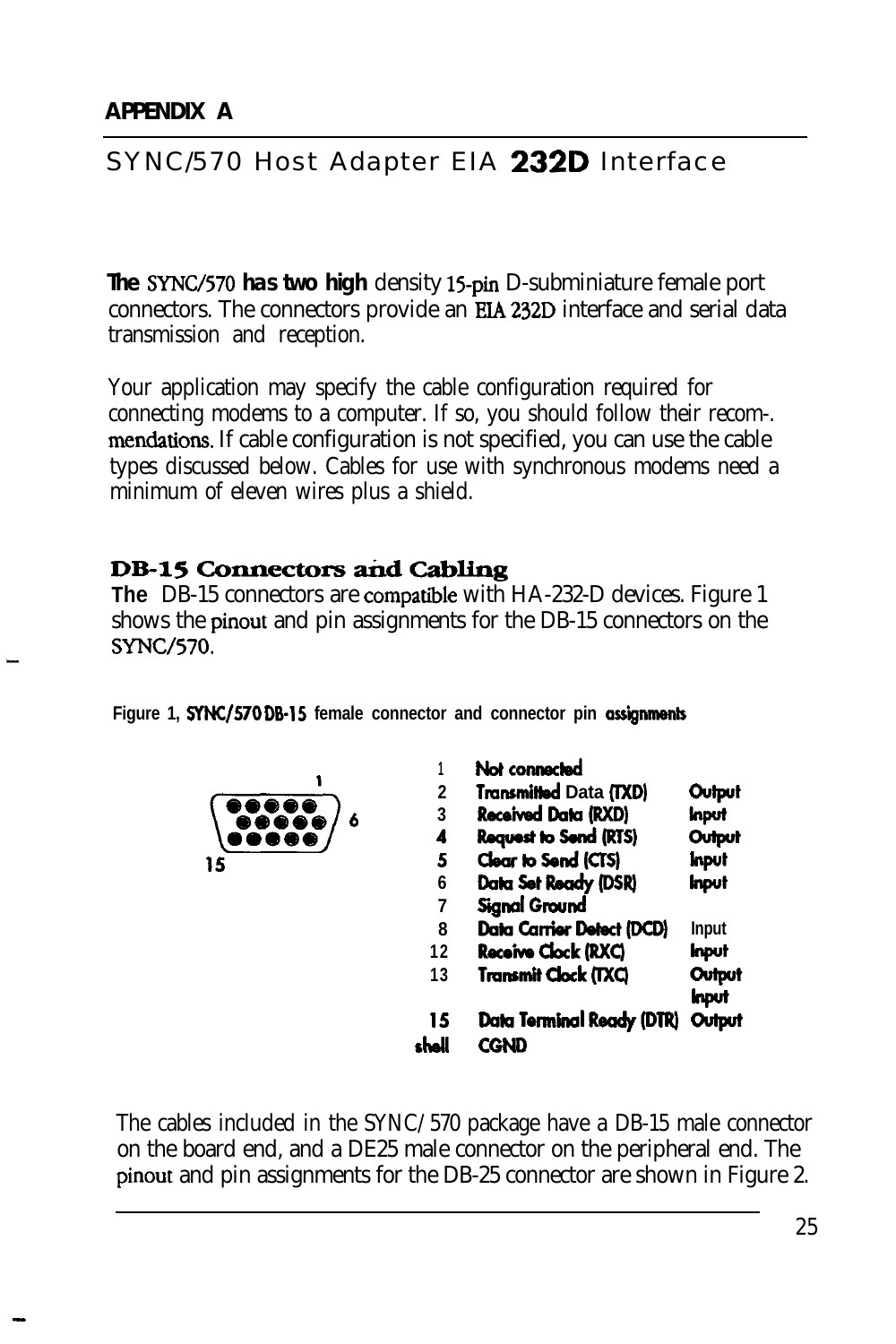Figure 2, Cab& D8-25 male connector and connector pin assignments

|       | Not connected              |                                                                                                                  |
|-------|----------------------------|------------------------------------------------------------------------------------------------------------------|
| 2     | Transmitted Data (TXD)     | Output                                                                                                           |
| 3     | Received Data (RXD)        | <b>Input</b>                                                                                                     |
| 4     |                            | Output                                                                                                           |
| 5     | Clear to Send (CTS)        | <b>input</b>                                                                                                     |
| 6     | Data Set Ready (DSR)       | Input                                                                                                            |
| 7     | Signal Ground              |                                                                                                                  |
| 8     | Data Carrier Detect (DCD)  | <b>Input</b>                                                                                                     |
| 17    | <b>Receive Clock (RXC)</b> | <b>Input</b>                                                                                                     |
| 24    |                            | Output                                                                                                           |
| 15    |                            | <b>Input</b>                                                                                                     |
| 20    |                            | Output                                                                                                           |
| shell | <b>CGND</b>                |                                                                                                                  |
|       |                            | <b>Request to Send (RTS)</b><br><b>Transmit Clock (TXC)</b><br>Transmit Clock (TXC)<br>Data Terminal Ready (DTR) |

**When prompted by the diagnostics, insert the male loopback connector** into the female DB-15 connector on the SYNC/570.

**F&u 3,5YNC/570 D&l 5 male bopbak connector wiring diimm**



⊢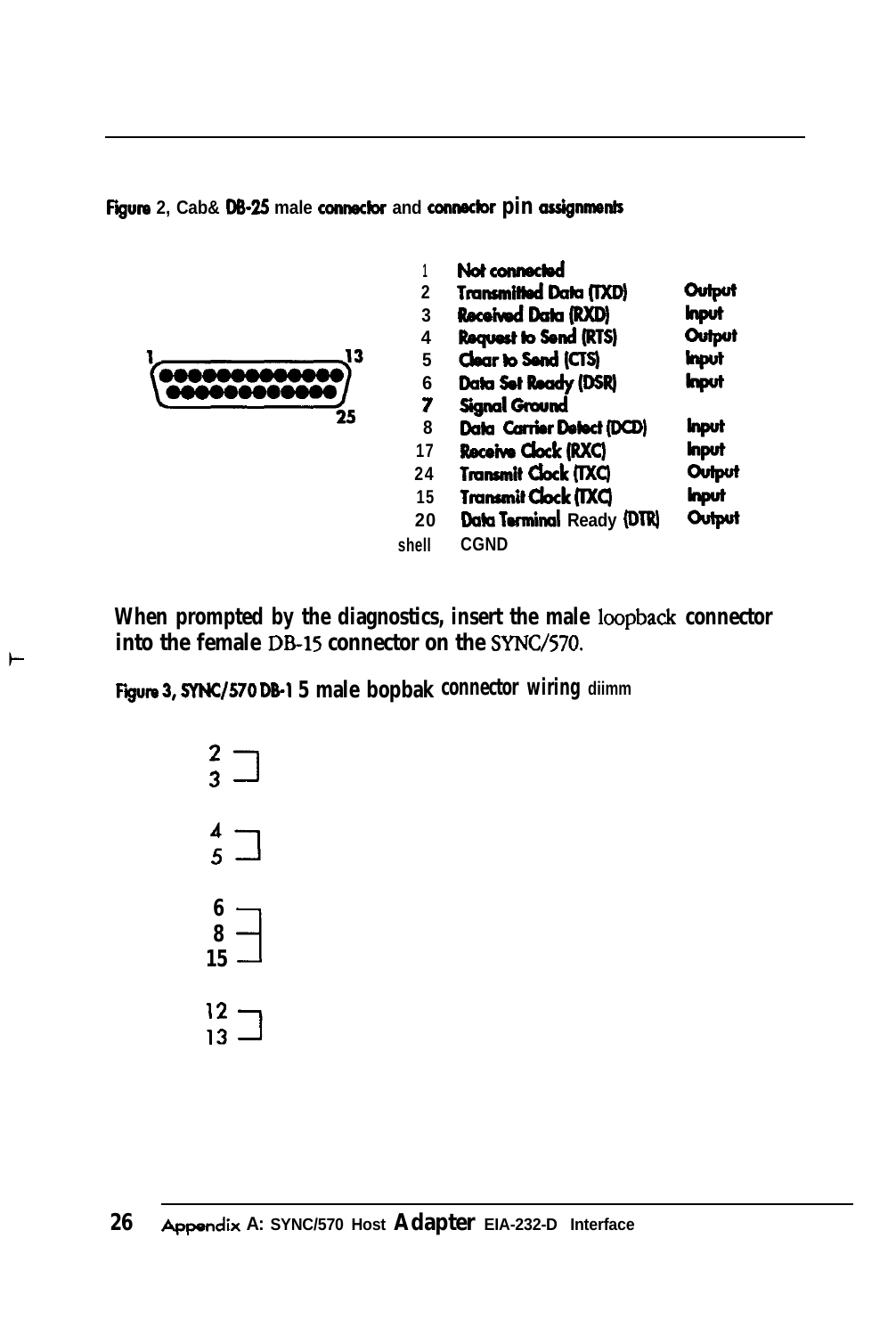# V.35/EIA-232-D Daughterboard (SYNC/570i)



Figure 4, SYNC/570i 2-Port, V.35 daughterboard



Fiium 5, SYNC/570i 4-Port, v.35 daughterboard

#### Jumper Setting for Interface Selection

Before installing the SYNC/570i in your system, make sure the jumper block on the board is set for the correct interface  $-EA-232-D$  or  $V.35$ .

# **WARNING**

When disconnecting the daughterboard in order to set the jumper, use adequate precautions (such as a grounding wrist strap that is connected to earth ground) to prevent electrostatic damage.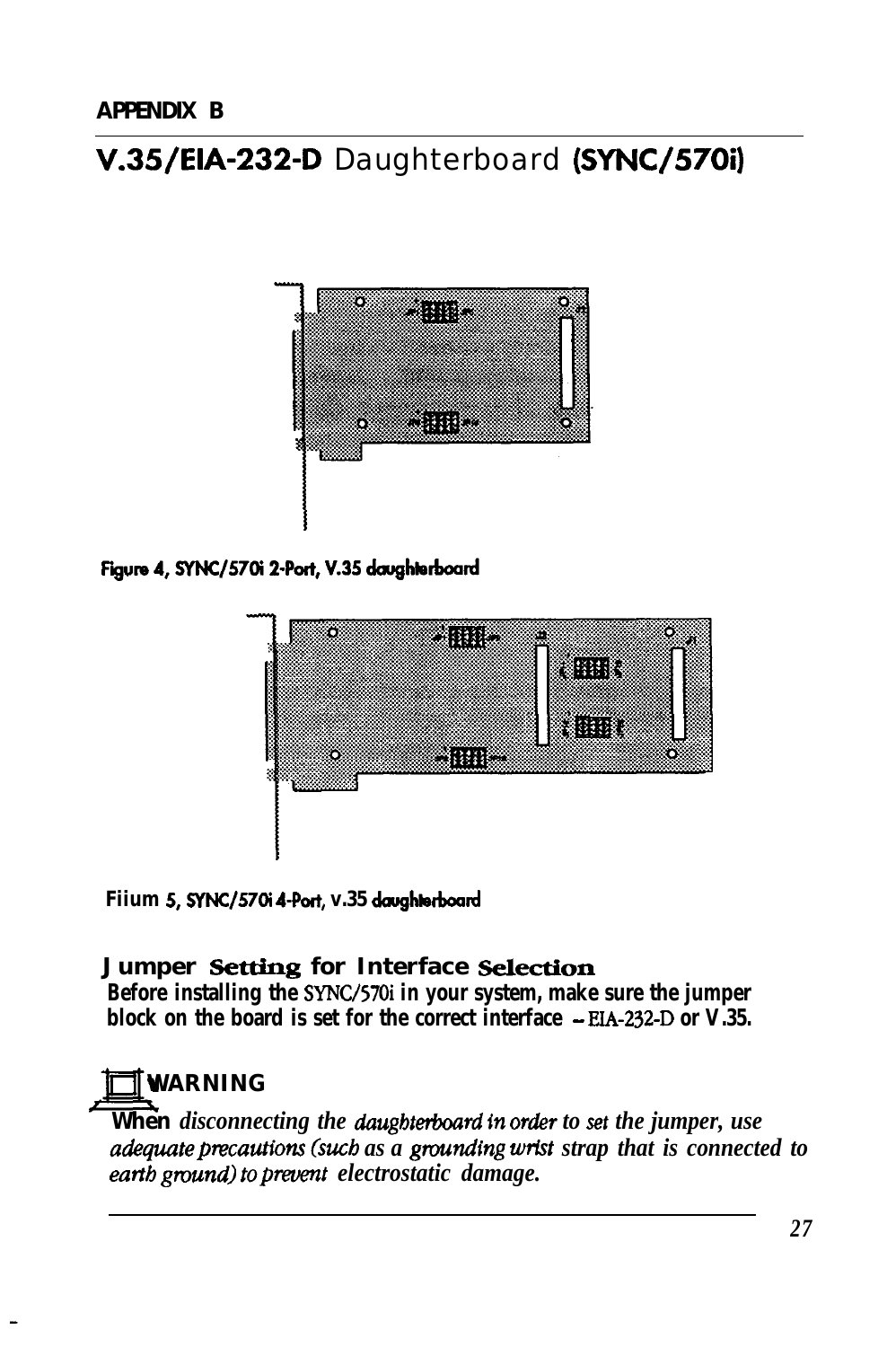Set the jumpers for the correct interface as described below.

- 1. Remove the screws securing the daughterboard to the SYNC/57Oi.
- 2. Pull the daughterboard from the SYNC/570i. (There are two connectors holding the daughterboard. Do not use a twisting motion.)
- 3. Install the jumper for the correct interface for each port. The positions of the jumpers are shown in Figures 4 and 5. The jumpers control the lines as follows:

| $JP1-JP5$   | line 1                     |
|-------------|----------------------------|
| JP6-JP 10   | line 2                     |
| $JPI1-IPI5$ | line 3 (4 port board only) |
| JP16-JP20   | line 4 (4 port board only) |

The jumper block on the daughterboard has 3 rows of 5 **pins.**

| v.35 | When the jumpers are on the top 2 rows of pins, the |  |
|------|-----------------------------------------------------|--|
|      | connectors interface with V.35 devices.             |  |

EIA-232-D When the jumpers are on the bottom 2 rows of pins, the connectors interface with EIA-232-D devices.

The position of the jumper block shown in Figure 6 is upright with the small 1 at the upper left comer.

Figure 6, lumper positions for **V.35** and EIA-232-D



4. Reconnect the daughterboard to the **SYNC/570i** by matching the connectors and screw wells. Push the daughterboard onto the SYNC/57Oi and replace the screws. Continue with board installation as described in Section 4.

-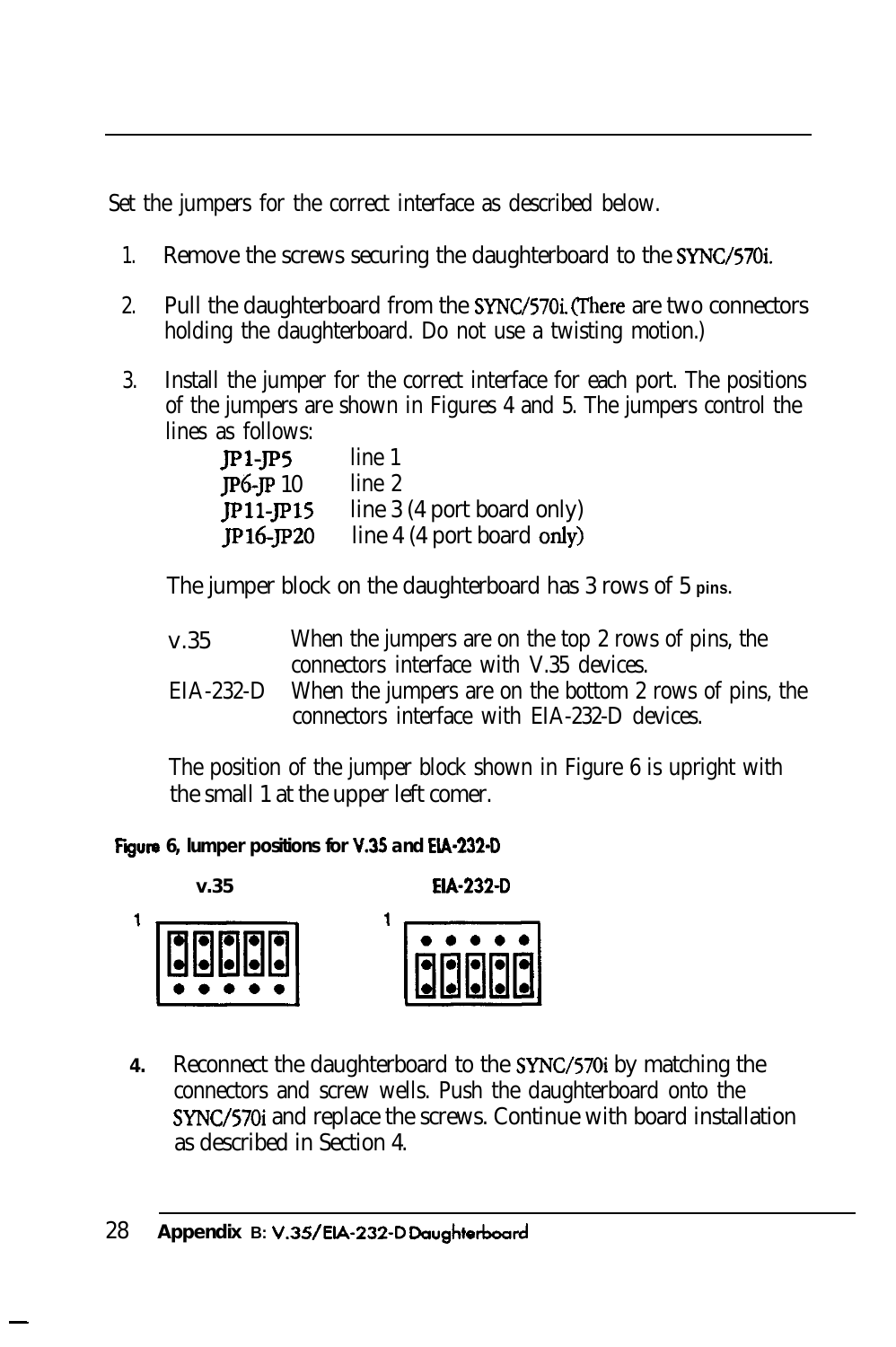#### **Connectors and Cabling**

The cable included in the **SYNC/570i** V.35 package has a DB-37 (two port cable) or a DB-62 (four port cable) male connector on the board end, and DE25 male connectors on the peripheral end. The connectors provide a V.35 or an EIA-232-D interface and serial data transmission and reception. The pinout is shown in Figure 7 and the pin assignments for the DB-25 connector are shown in Figure 8.

Figure 7, Cable DB-25 male connector pinout



Figure 8, V.35 and EIA-232-D DE25 male connector pin assignments

| Pin | <b>Number</b> | V.35 Signals       | <b>EIA-232-D</b> Signals |
|-----|---------------|--------------------|--------------------------|
|     | 2             | <b>TXD(A)</b>      | סגד                      |
|     | 14            | <b>TXD(B)</b>      | reserved *               |
|     | 3             | <b>RXD(A)</b>      | RXD                      |
|     | 16            | RXD(B)             | reserved *               |
|     | 15            | <b>TXCLKIN(A)</b>  | TXCIN                    |
|     | 12            | <b>TXCLKIN(B)</b>  | reserved *               |
|     | 17            | <b>RXCLK(A)</b>    | <b>RXC</b>               |
|     | 9             | <b>RXCLK(B)</b>    | reserved                 |
|     | 4             | <b>RTS</b>         | <b>RTS</b>               |
|     | 5             | CTS                | <b>CTS</b>               |
|     | 20            | DTR                | DTR                      |
|     | 6             | <b>DSR</b>         | <b>DSR</b>               |
|     | 8             | <b>DCD</b>         | DCD                      |
|     | 24            | <b>TXCLKOUT(A)</b> | TXCOUT                   |
|     | 11            | <b>TXCLKOUT(B)</b> | reserved *               |
|     | 7             | <b>GND</b>         | GND                      |
|     | 1 and shell   | CGND               | CGND                     |
|     |               |                    |                          |

\* These pins must be 'no connect" in EIA-232-D mode.

An optional DB-25 to V.35 converter cable is available. The cable has a female DB-25 connector to connect to the cable described above and a male V.35 connector on the peripheral end. The pinout and the pin assignments for the male  $V.\overline{35}$  connector are shown in Figure 9.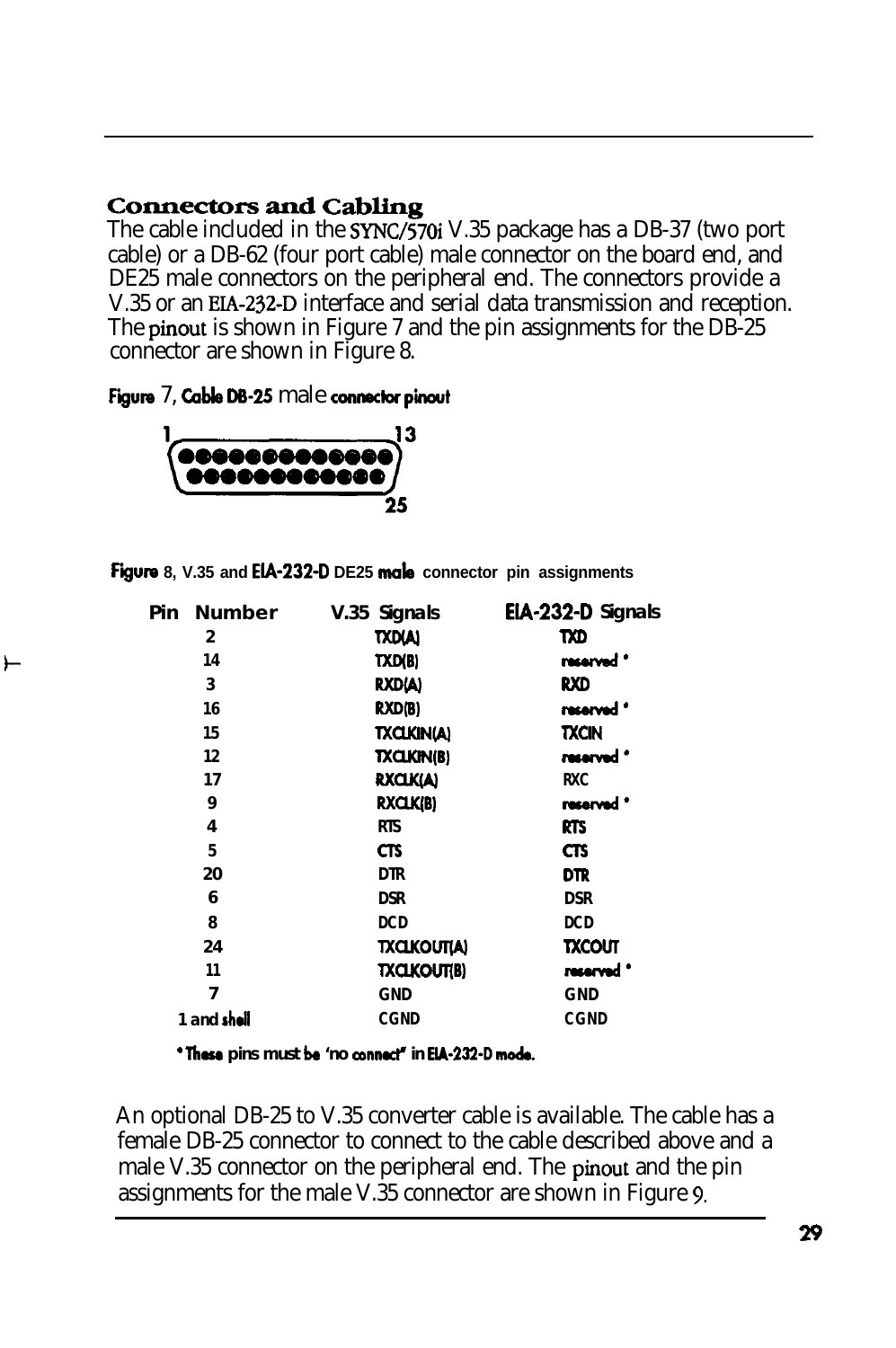

Figure 9, C nverter cable V.35 male connector pinout and pin assignments

When prompted by the diagnosics, insert the female loopback connector into the male DB-25 connector on the SYNC/570i cable.





⊢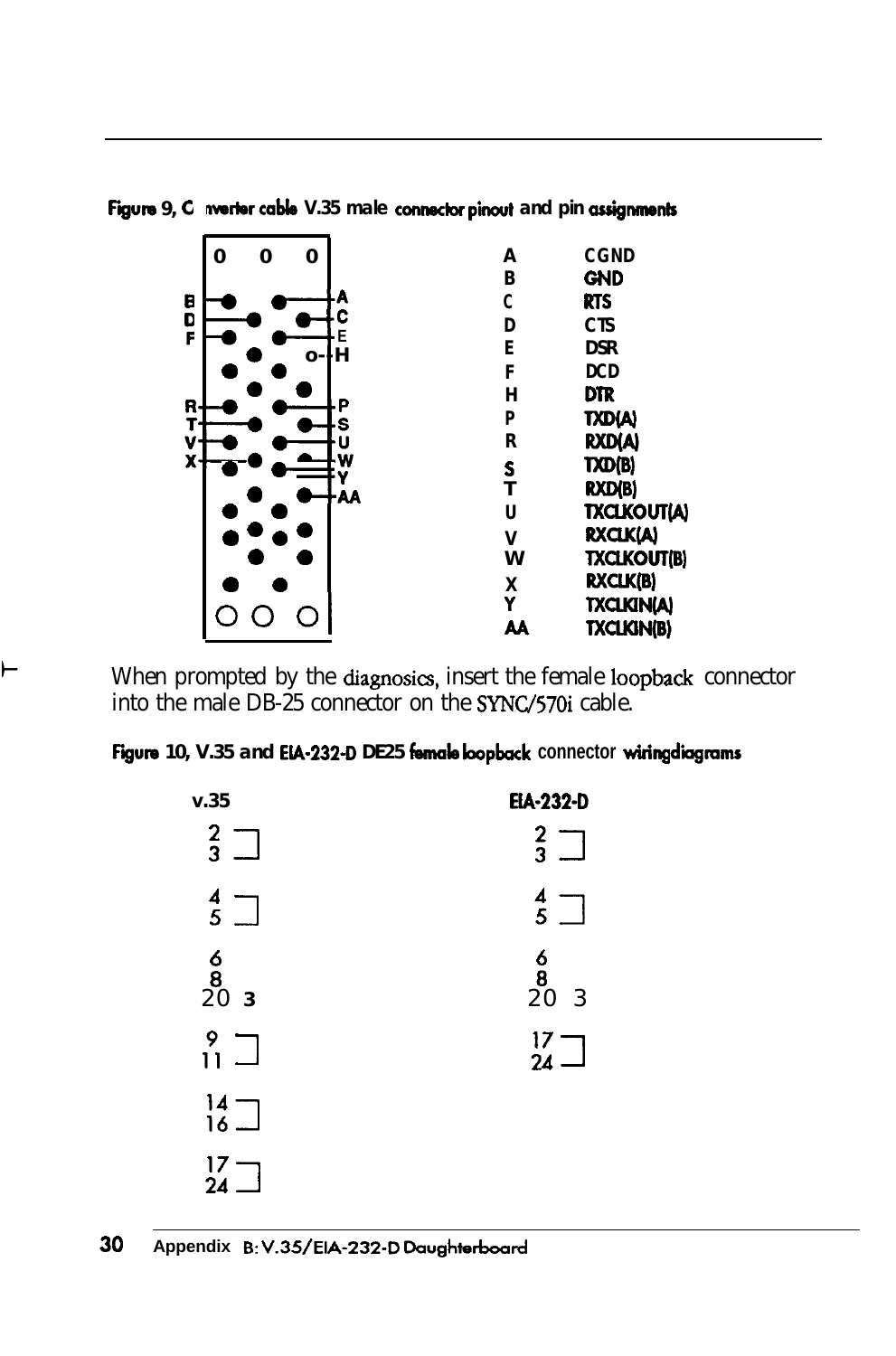# **X.2 1 /EIA-530 (EIA-422) Daughterboard (SYNC/57Oi)**



Figure 11, SYNC/570i X.21 daughterboard

### **x.21 Connectors and Cabling**

The cable included in the SYNC/570i X.21 package has a DB-44 male connector on the board end, and two DB-15 male connectors on the peripheral end. The connectors provide a X21 interface and serial data transmission and reception. The pinout is shown in Figure 12 and the pin assignments for the DB-15 connector are shown in Figure 13.

#### Fgum **12,CabkDB-15makconnechx pinout**

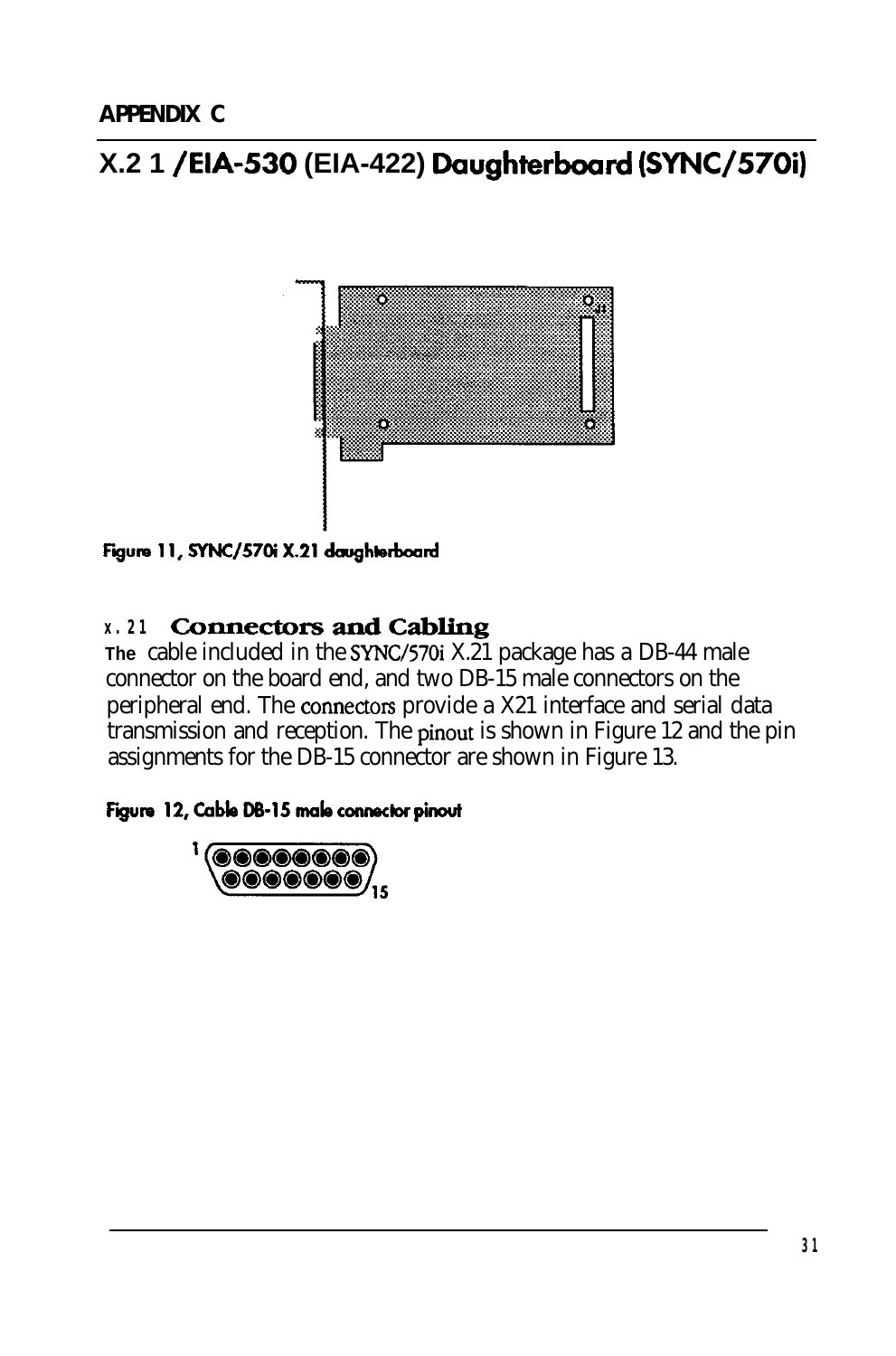|  |  |  |  |  |  | Fiiun 13, X.21 DB-15 male connector pin assignments |
|--|--|--|--|--|--|-----------------------------------------------------|
|--|--|--|--|--|--|-----------------------------------------------------|

| <b>Pin Number</b> | <b>Signals</b><br>X21                 |
|-------------------|---------------------------------------|
|                   |                                       |
| 2                 | TXD(A)                                |
| 9                 | TXD(B)                                |
| 3                 | <b>Control(A)</b>                     |
| 10                | Control(B)                            |
| 4                 | <b>RXD(A)</b>                         |
| 11                | <b>RXD(B)</b>                         |
| s                 | Indicator(A)                          |
| 12                | Indicator(B)                          |
| 6                 | <b>Signal Element Timing In (A)</b>   |
| 7                 | Signal Element Timing Gut (A)         |
| 13                | Signal Element Timing In (B)          |
| 1<br>4            | <b>Signal Element Timing</b> $Gut(B)$ |
| 8                 | <b>Signal</b> Ground                  |
| 1 and shell       | CGND                                  |

When prompted by the diagnosics, insert the female loopback connector into the male DB-15 connector on the SYNC/570i cable.

Figure 14, X.21 DB-15 female bopback connector wiring diimm

| $\frac{2}{4}$       |  |
|---------------------|--|
| $\frac{3}{5}$       |  |
| 6<br>7              |  |
| $\frac{9}{11}$      |  |
| 10 —<br>12 —        |  |
| $\frac{14}{13}$ $-$ |  |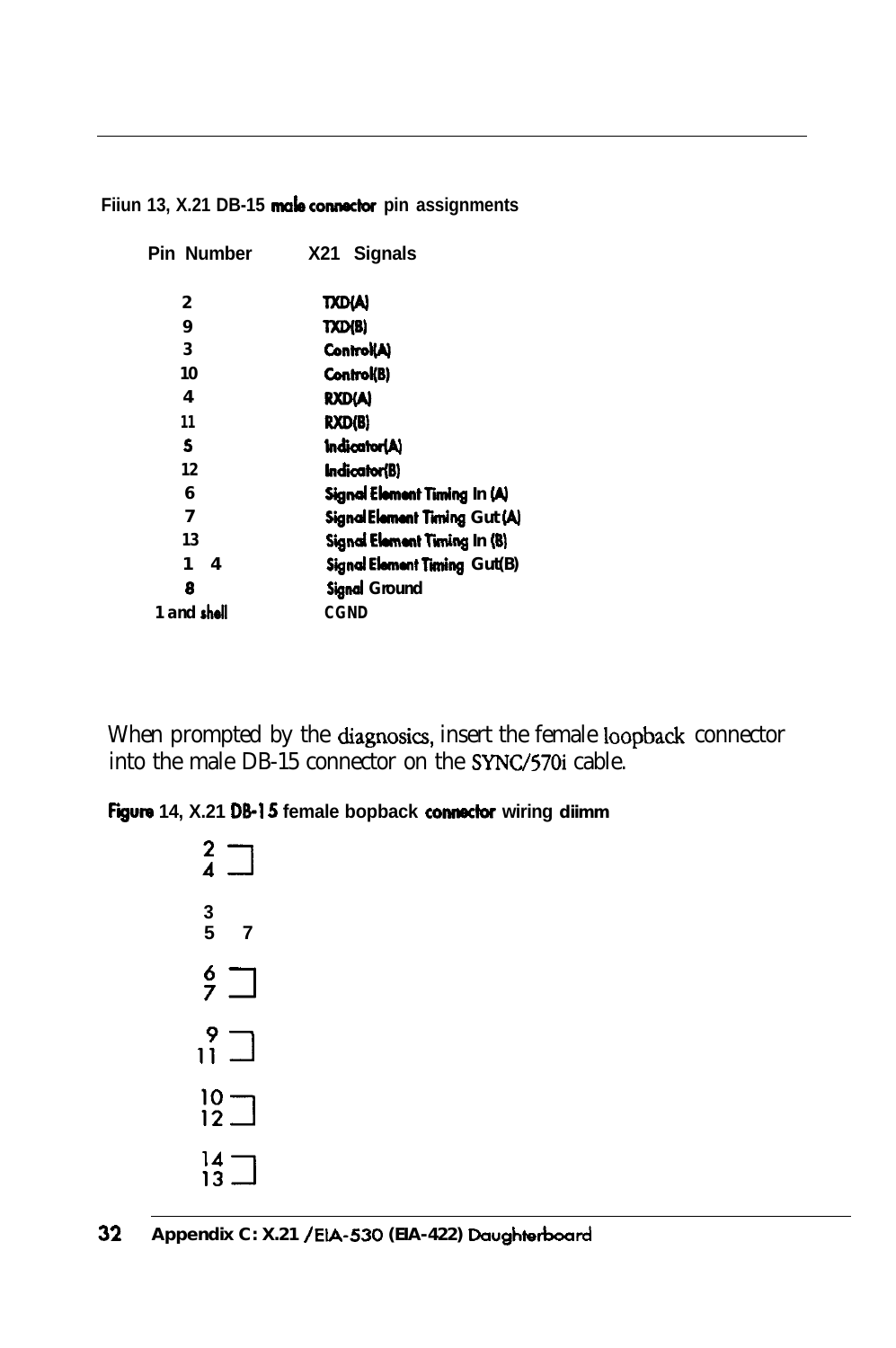# EIA-530 (EIA-422) Connectors and Cabling

The cable included in the SYNC/570i EIA-530 package has a DB-44 male connector on the **board** end, and two DB-25 male connectors on the peripheral end. The connectors provide a EIA-530/422 interface and serial data transmission and reception. The pinout is shown in Figure 15, and the pin assignments for the DB-25 connector are shown in Figure 16.

#### Figure 15, Cable DB-25 male connector pinout



⊢

Figure 16, EIA-530/EIA-422 DE-25 male connector pin assignments

| Pin Number EIA-530/422 Signals |                   | Pin Number | <b>EIA-530/422 Signals</b>        |
|--------------------------------|-------------------|------------|-----------------------------------|
| $\overline{2}$                 | <b>TXD(A)</b>     | 13         | CTS(B)                            |
| 14                             | <b>TXD(B)</b>     | 20         | DTE Ready (A)                     |
| 3                              | <b>RXD(A)</b>     | 23         | DTE Ready (B)                     |
| 16                             | <b>RXD(B)</b>     | 6          | DCE Ready (A)                     |
| 15                             | <b>TXCLKIN(A)</b> | 22         | DCE Roady (B)                     |
| 12                             | <b>TXCLKIN(B)</b> | B          | Received Line Signal Detector (A) |
| 17                             | <b>RXCLKIA</b>    | 10         | Received Line Signal Detector (B) |
| 9                              | <b>RXCLK(B)</b>   | 24         | <b>TXCLKOUTIAI</b>                |
| 19                             | RTS(B)            | 11         | <b>TXCLKOUT(B)</b>                |
| 4                              | <b>RTS(A)</b>     | 7          | <b>Signal Ground</b>              |
| 5                              | <b>CTS(A)</b>     | and shell  | <b>CGND</b>                       |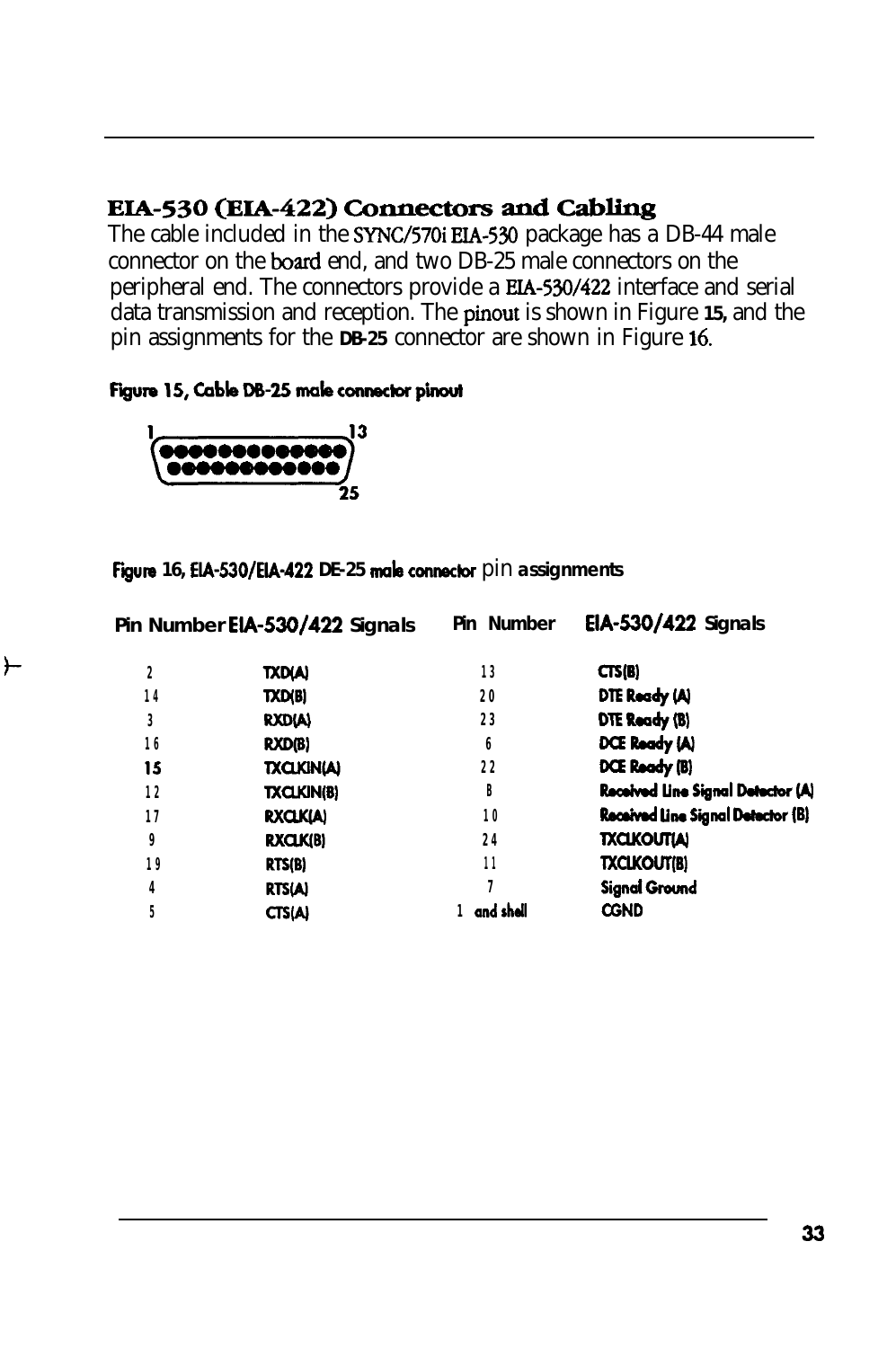When prompted by the diagnosics, insert the female loopback connector into the male DB-25 connector on the SYNC/570i cable.

Figure 17, EIA-530/422DB-25 female loopback connector wiring diimm



 $\leftarrow$ 

 $\blacksquare$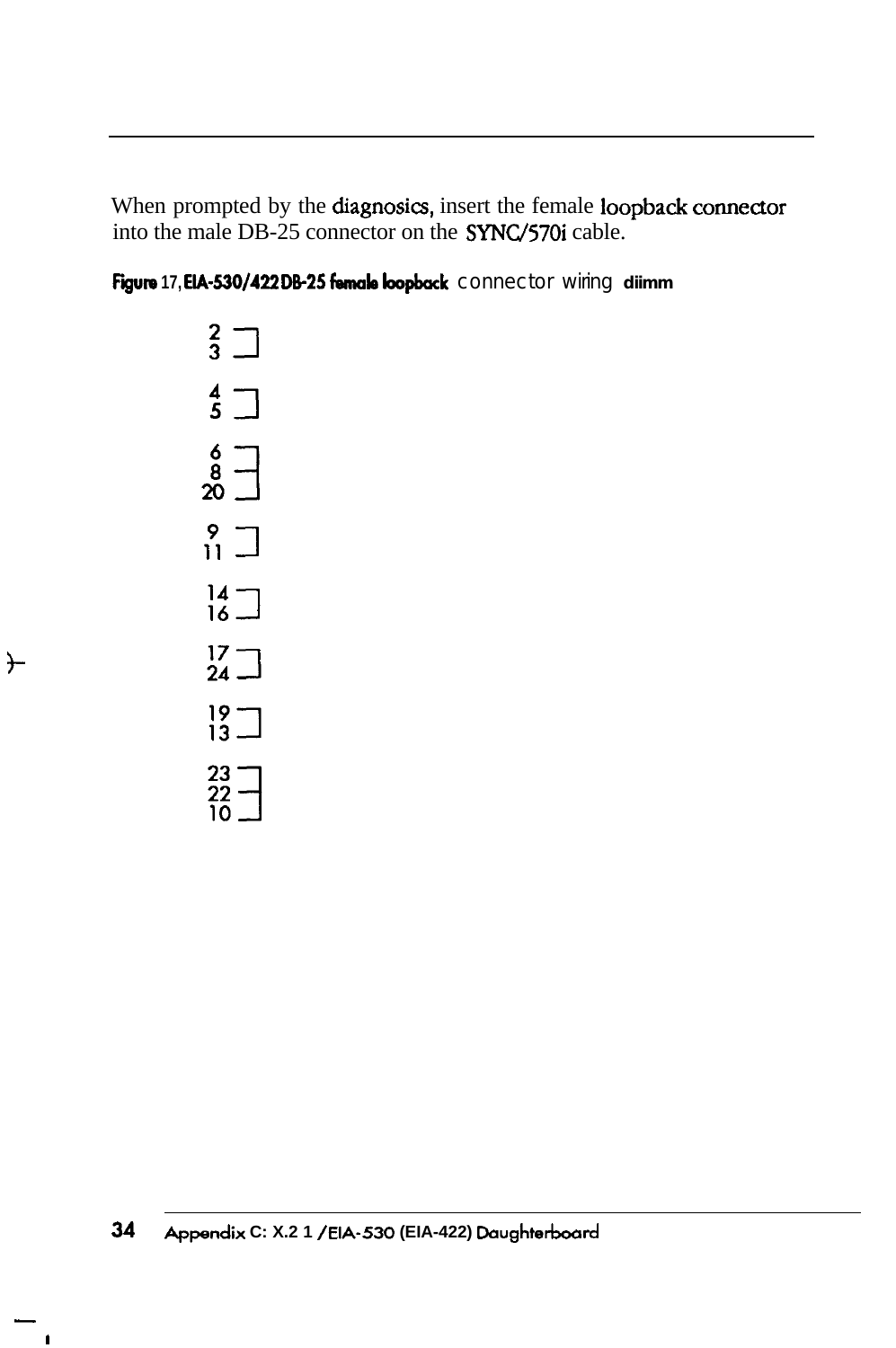#### **APPENDIX D**

# SYNC/570 Features and Specifications

#### **Features:**

- Hitachi HD64570 Serial Communications Adapter (SCA)
- Two EIA-232-DC serial ports
- Line speeds to 150Kb/second
- Full modem control
- 0 Four DMA channels for full duplex operation
- 128KB onboard shared memory (tri-stated)
- 16KB shared memory window
- Software configurable
- Tri-state IRQ logic for Micro Channel
- 16-bit ISA and Micro Channel  $\mathcal{Q}S/2$  and RS/6000)
- . OEM software lock
- . Optional SurgeBlock surge protection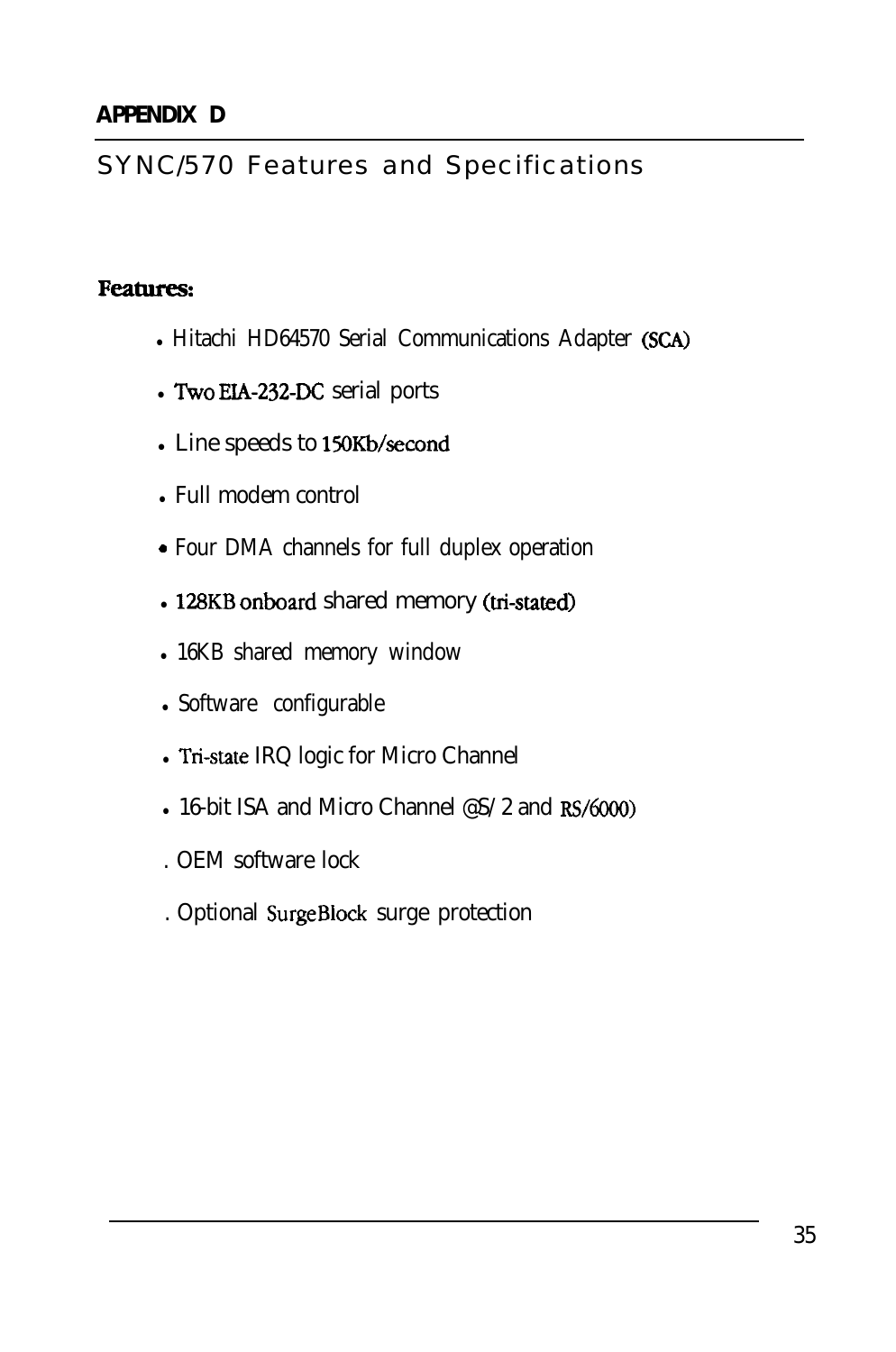# specifications:

| Hitachi I-ID64570 Serial Communications                              |
|----------------------------------------------------------------------|
| Adapter 10Mhz                                                        |
| 128KB Dual-Ported (tri-stated)                                       |
| <b>16KB</b> (assignable within first <b>16MB</b> of system           |
| memory)                                                              |
| Two EIA-232-D                                                        |
| Two DB-15 (male) to DB25 (male) 8 ft. cables                         |
| <b>TXD, RXD, CTS, RTS, DSR, DTR, TXC, RXC, DCD</b>                   |
| Two DB-15 Female (High Density)                                      |
| Hitachi HD64570 Serial Communications<br><b>USART:</b>               |
| Adapter (SCA)                                                        |
| Baud Rate: Up to 5 Mb/second each line                               |
| DMA: Four channels (Hitachi HD64570)                                 |
| Hitachi HD64570                                                      |
| ISA - hardware switch configurable                                   |
| Micro Channel - software configurable                                |
| <b>3, 5, 7,</b> 10, 12, 15 (software configurable><br>PC Interrupts: |
| DOS-based                                                            |
| 750mA @ +5 VDC                                                       |
| $40mA @ +/- 12 VDC$                                                  |
| $10-55$ ° c                                                          |
| Relative Humidity: 5-90%, noncondensing                              |
| Certifications: FCC Class A                                          |
| SurgeBlock:<br>Optional                                              |
|                                                                      |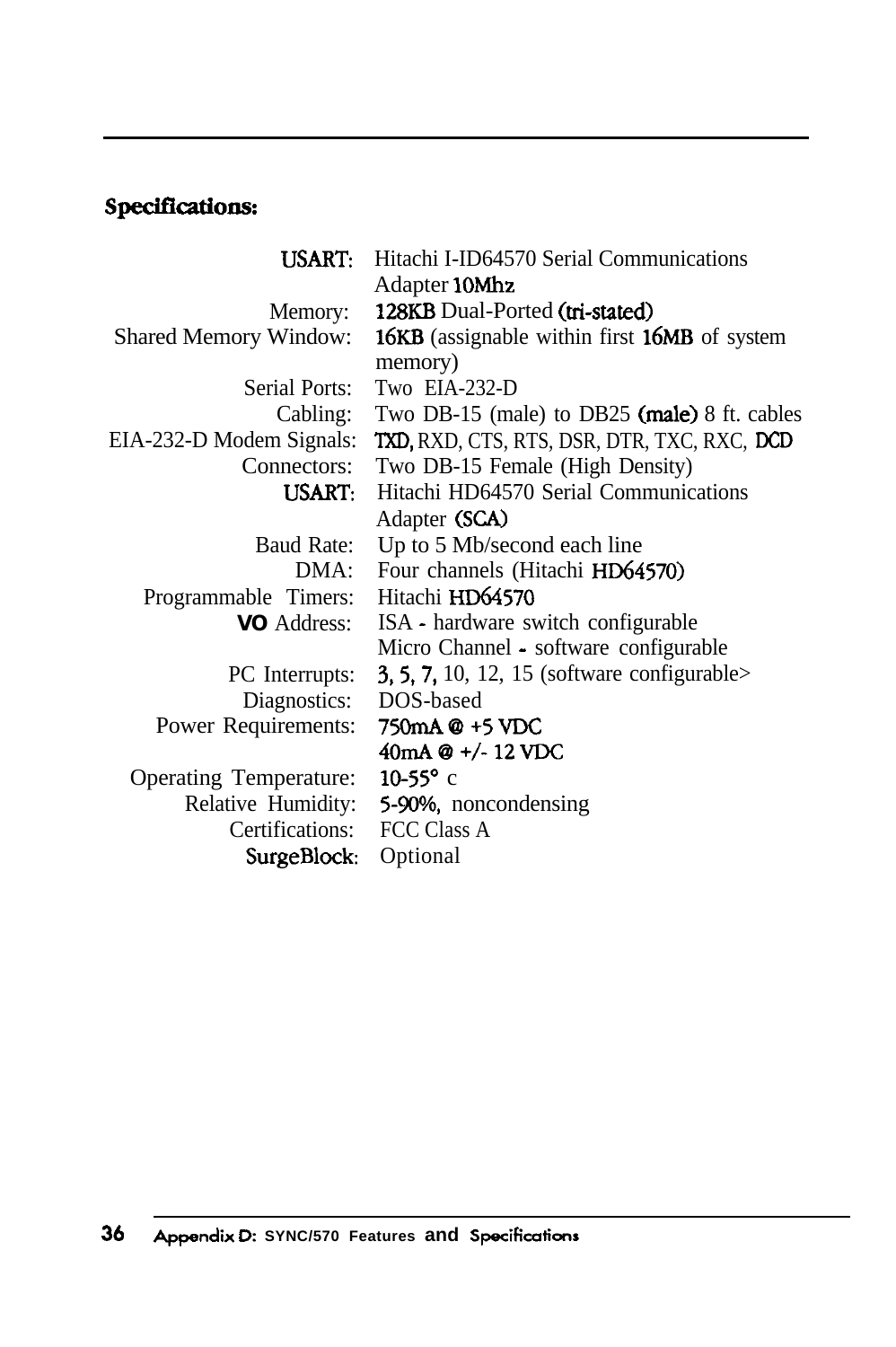# **SYNC/570i** Features and Specifications

#### **Features:**

- Hitachi HD64570 Serial Communications Adapter (SCA)
- Four interface options (all with two or four ports): V.35/EIA-232-D x.21 EIA-530/422
- Line speeds to 5Mb/second
- Full modem control
- Four (2 port) or eight (4 port) DMA channels for full duplex operation
- 128KB or 256KB onboard shared memory (u-i-stated)
- 16KB shared memory window (assignable within first 16MB of system memory
- Software configurable
- Tri-state IRQ logic for Micro Channel
- 16-bit ISA and Micro Channel (PS/2 and RS/6000)
- OEM software lock
- SurgeBlock surge protection